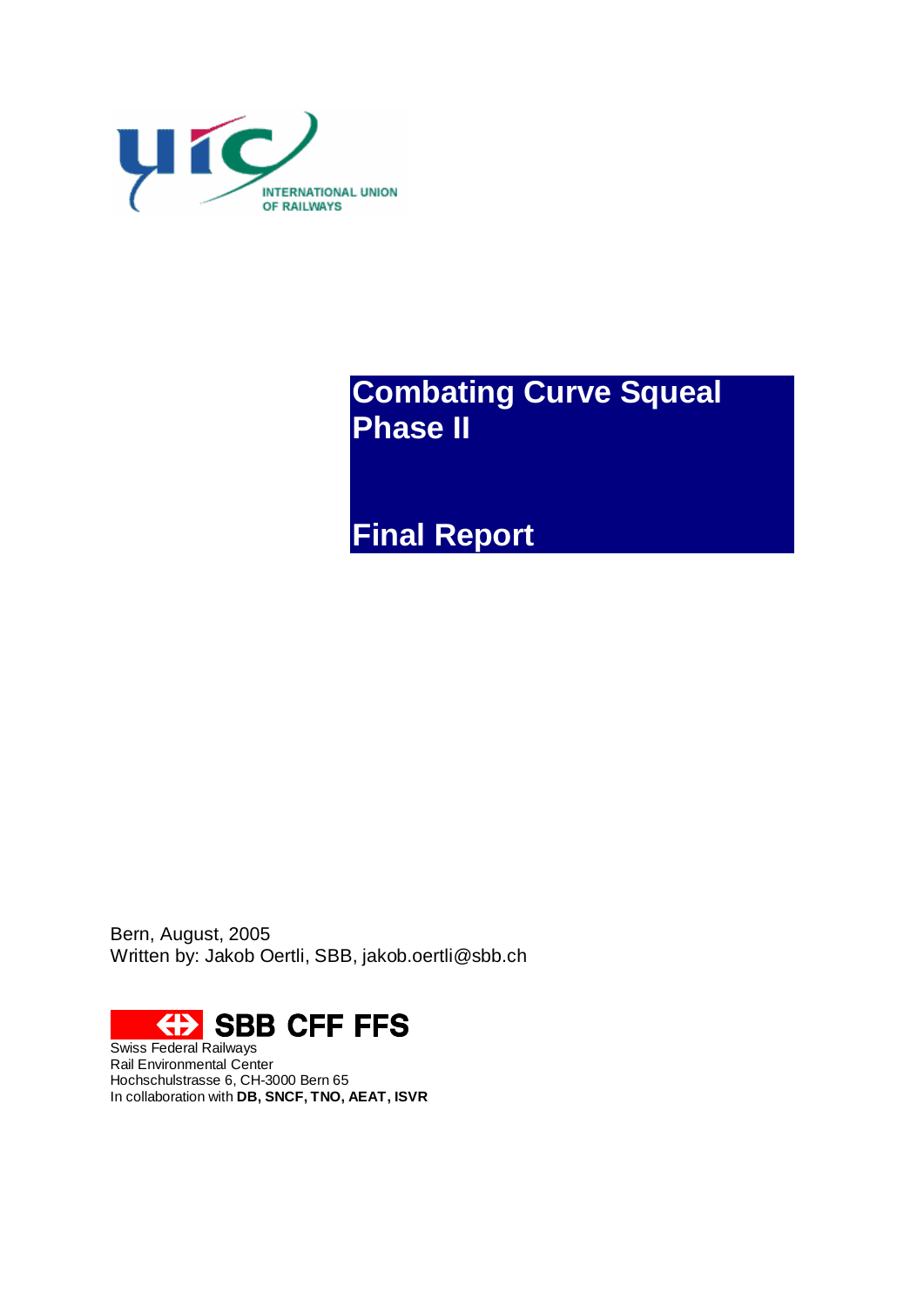#### **Table of Contents**

| 0. Executive Summary                                                                                                                                                                                                                                                                                                                                                                                                                  | 3                                                      |
|---------------------------------------------------------------------------------------------------------------------------------------------------------------------------------------------------------------------------------------------------------------------------------------------------------------------------------------------------------------------------------------------------------------------------------------|--------------------------------------------------------|
| 1. Background<br>1.1 Curve Squeal as a railway problem<br>1.2 The UIC project<br>1.3 Results and conclusions of Phase I                                                                                                                                                                                                                                                                                                               | 4<br>4<br>4<br>5                                       |
| 2. Project description for Phase II<br>2.1 Project aims<br>2.2 Deliverables<br>2.3 Project design<br>2.4 Division of labour<br>2.5 Summary of project design                                                                                                                                                                                                                                                                          | 7<br>$\overline{7}$<br>$\overline{7}$<br>8<br>10<br>11 |
| 3. Measurement Protocol                                                                                                                                                                                                                                                                                                                                                                                                               | 11                                                     |
| 4. WP5: Field tests<br>4.1 Switzerland<br>4.2 France<br>4.3 United Kingdom                                                                                                                                                                                                                                                                                                                                                            | 13<br>13<br>14<br>15                                   |
| 5. WP6: Rig tests<br>5.1 Scale rig tests<br>5.2 Full scale rig tests                                                                                                                                                                                                                                                                                                                                                                  | 17<br>17<br>18                                         |
| 6. Costs, environmental and miscellaneous issues                                                                                                                                                                                                                                                                                                                                                                                      | 19                                                     |
| 7. Other research activities                                                                                                                                                                                                                                                                                                                                                                                                          | 20                                                     |
| 8. Summary of results and conclusions                                                                                                                                                                                                                                                                                                                                                                                                 | 21                                                     |
| 9. Suggestions for next steps                                                                                                                                                                                                                                                                                                                                                                                                         | 22                                                     |
| 10. Reporting                                                                                                                                                                                                                                                                                                                                                                                                                         | 23                                                     |
| 11. References                                                                                                                                                                                                                                                                                                                                                                                                                        | 23                                                     |
| <b>Annexes (on CD):</b>                                                                                                                                                                                                                                                                                                                                                                                                               |                                                        |
| A.1 Phase I reports<br>A.1.1 Final report<br>A.1.2 Inventory of the extent of the problem<br>A.1.3 Tool box of existing measures<br>A.1.4 Rig test inventory<br>A.1.5 A theoretical model for curve squeal<br>A.1.6 Slynx - A squeal noise calculation module for usage with twins - user manual<br>A.2. Measurement Protocol<br>A. 3. Field tests<br>A. 3.1 Test report SBB<br>A. 3.2 Test report SNCF<br>A. 3.3 Test report AEAT UK |                                                        |

**A. 4. Rig test**

A. 4.3 Test report TNO

A. 4.4 Test report DB

**A. 5. Curve Squeal Network: Proposal for text structure**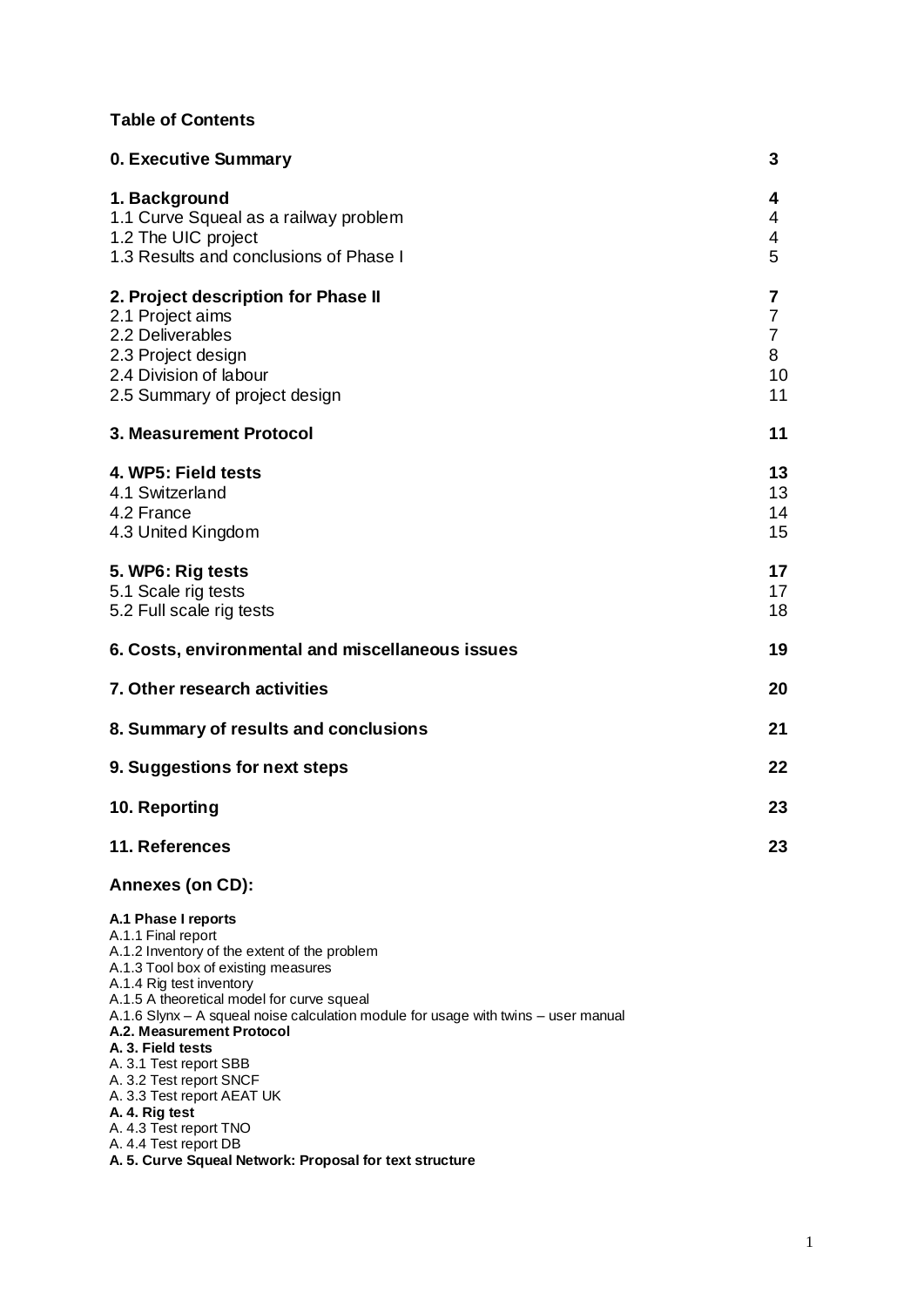#### **Abbreviations**

AEAT: AEA Technology Rail DB: German Railways ERRI: European Rail Research Institute HPF: High positive friction material ISO: International Organisation for Standardisation ISVR: Institute of Sound and Vibration Research, University of Southampton LAeq: The "equivalent" average sound level measured using A-weighting L<sub>den</sub>: Noise level for day, evening, night L<sub>p</sub>: Sound pressure level in dB(A) with a reference of 20 uPa.  $L_{10}$ : Sound pressure level that is exceeded 10% of the time during a train pass-by. MMU: Manchester Metropolitan University SBB: Swiss Federal Railways SNCF: French National Railways TNO: Netherlands Organisation for Applied Scientific Research TWINS: Track Wheel Interaction Noise Software UIC: International Union of Railways WP: Work package

#### **Appreciation**

The project would like to thank the following companies for supplying installations and friction modification products: Kelsan/MBT; Railpartner Schweiz AG, VT AG, HY-Power, Equip'tec.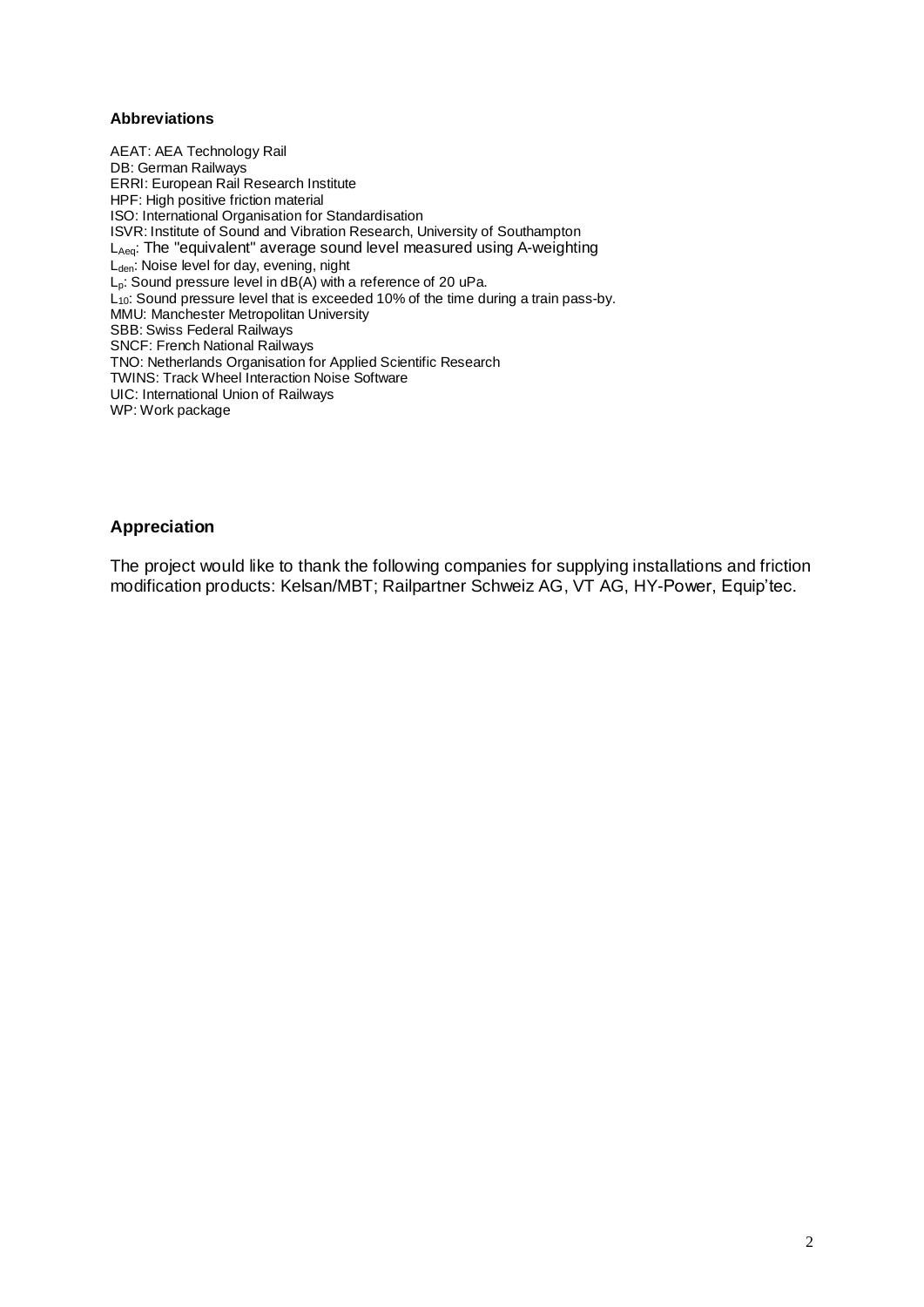#### **0. Executive Summary**

**Project aim**: The UIC Combating Curve Squeal project was designed to find measures against the annoying high-pitched noise created during pass-bys of trains in certain curves. A first phase, completed in 2003, was aimed at analysing existing knowledge and developing models while the second phase, described in this report, intended to increase confidence in selected mitigation measures.

**Methodology:** A selection of friction modifiers (Keltrack by Kelsan, Headlub-0 by Railpartner, Moklansa by VT AG, TMP-2 by HY Power, Lubri'rail by Equip'tec) and water were tested on two different rigs (a scale rig at TNO and a full size rig belonging to the DB at Kirchmöser) and under field conditions in Switzerland, France and the UK. Not all friction modifiers were tested in all cases (compare **Table 0** below).

**Results and conclusions:** The results varied from curve to curve and are summarised in **Table 0**. A YES indicates that squeal noise was reduced.

| test site                 |                       |                       | product and place of application in field tests |                       |                    |                       |
|---------------------------|-----------------------|-----------------------|-------------------------------------------------|-----------------------|--------------------|-----------------------|
|                           | Keltrack by           | Headlub-0             | Moklansa                                        | TMP-2 by              | Lubri'rail by      | Water                 |
|                           | Kelsan                | by Railpart-          | by VT AG                                        | HY-Power              | Equip'tec          | top of rail           |
|                           |                       | ner                   |                                                 |                       |                    |                       |
|                           |                       |                       |                                                 |                       |                    |                       |
| 1:3 $\overline{r}$ rig at | <b>YES</b><br>(top of | <b>YES</b><br>(top of | <b>YES</b><br>(top of                           | <b>YES</b><br>(top of |                    |                       |
| <b>TNO</b>                | rail)                 | rail)                 | rail)                                           | rail)                 |                    |                       |
| 1:1 DB rig                | <b>YES</b><br>(top of | YES (top of           |                                                 |                       |                    | <b>YES</b><br>(top of |
|                           | rail)                 | rail)                 |                                                 |                       |                    | rail)                 |
| in-situ Swit-             | only on first         | <b>NO</b><br>(top of  | <b>NO</b><br>(gauge)                            | <b>NO</b><br>(gauge   |                    |                       |
| zerland                   | half of curve         | rail)                 | face)                                           | face)                 |                    |                       |
|                           | (top of rail)         |                       |                                                 |                       |                    |                       |
| in-situ                   | (top of<br>NO.        |                       |                                                 |                       | <b>YES</b> (gauge) |                       |
| France                    | rail)                 |                       |                                                 |                       | face)              |                       |
| in-situ UK                | <b>YES</b><br>(top of |                       |                                                 |                       |                    | YES<br>(top of        |
|                           | rail)                 |                       |                                                 |                       |                    | rail)                 |

*Table 0: Summary of results; a blank field indicates that no tests were undertaken in this combination.*

No optimal solutions could be found that would work under all circumstances. For each curve the trade-off between performance, dosage and costs must therefore be evaluated separately.

**Proposal for next steps:** The project team proposed creating an international curve squeal network, in which new results would be shared on a regular basis. A structure for a report to be used for this purpose was developed. It is suggested that this network is organised by UIC or delegated to one of the project partners.

**Project Team:** The project leadership was with SBB; collaborators were the DB, SNCF, TNO, AEAT and ISVR.

**Reporting:** The results were presented a workshop attended by 35 delegates in March 2005. Partial results were presented at the 8<sup>th</sup> International Workshop on Railway Noise and at the UIC Environmental Coordinators Conference in Berlin in November 2004.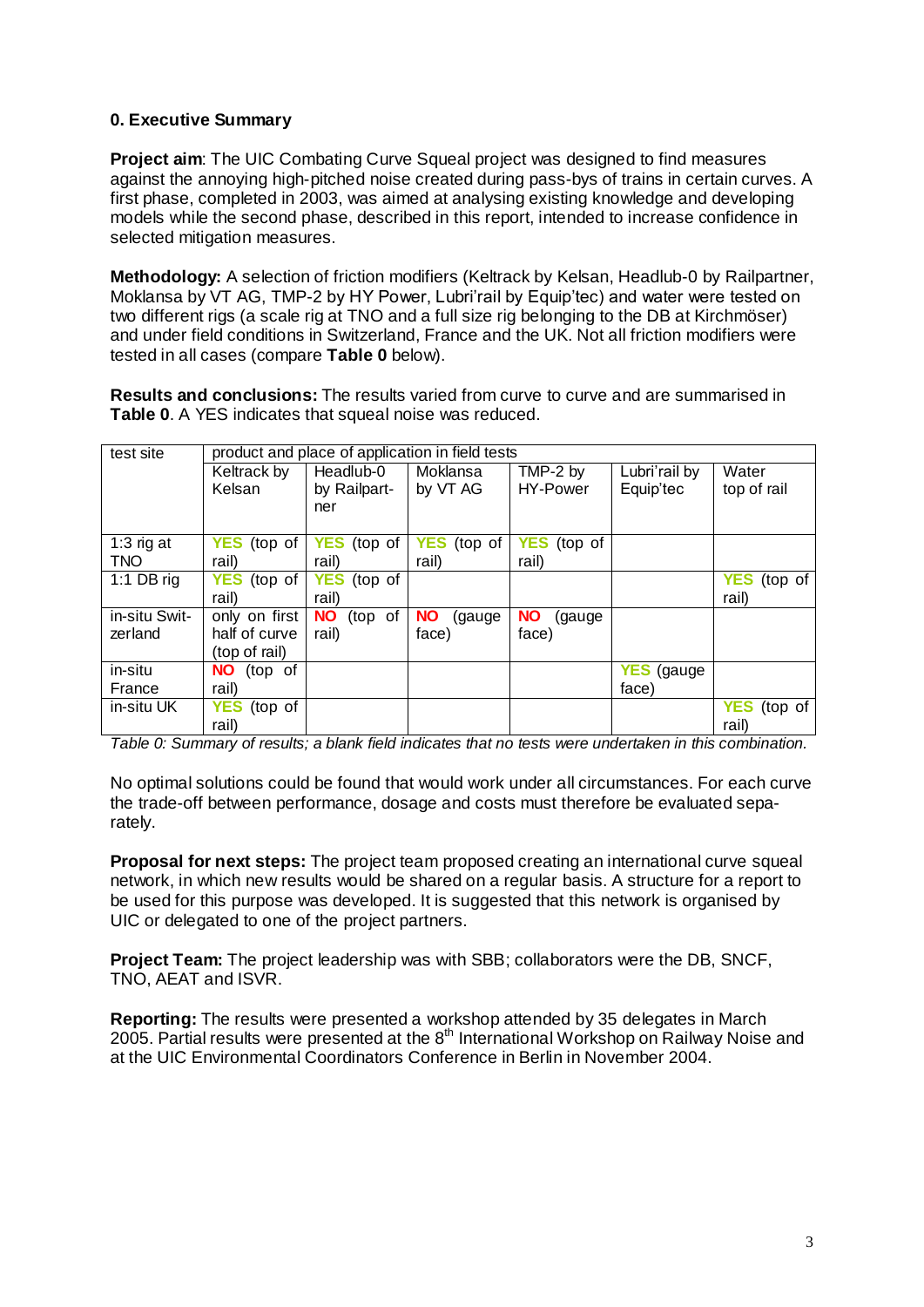## **1. Background**

#### **1.1 Curve Squeal as a railway problem**

**Curve Squeal as an annoying high-pitched noise**: Curve squeal is an intense tonal noise that may occur on curves or on switches. The high noise level causes annoyance for people living in the vicinity of a squealing railway track as well as for passengers waiting in stations with curves. The character of the noise is very intense with high frequencies (up to 10,000 Hz) and high amplitudes that can be up to 100 dB(A) in 10 m distance.

**Causes of curve squeal:** The following possible mechanisms for the generation of curve squeal can be considered [1]:

- 1. longitudinal slip between inner and outer wheels on solid axle
- 2. wheel flange rubbing against the outer rail
- 3. lateral creep of the wheels on top of the rail

Lateral creep is considered to be the most important mechanism responsible for squeal noise, although the other mechanisms should not be neglected [2]. In a curve, the wheels of a vehicle cannot align themselves tangentially to the rail. Therefore the speed of each wheel has two components: rolling speed (tangential to the wheel) and the crabbing speed (perpendicular to the wheel). The oscillations of the wheel are radiated as sound with high efficiency through the wheel causing squealing. Although the wheel is the main source, the rail radiates sound as well.



*Figure 1.1. Situation of a railway vehicle in a curve [2].*

## **1.2 The UIC Project**

**UIC initiates project:** The annoyance caused by squealing curves prompted the UIC to initiate a project to combat this noise in railways. In a first phase, led by the now defunct ERRI (European Railway Research Institute), five work packages were aimed at developing applicable measures against curve squeal. These were

WP1: Project management and communication WP2: Inventory of the extent of the problem WP3: Toolbox of existing mitigation measures and solutions WP4a: Theoretical model for curve squeal WP4b: Rig test inventory

This work was undertaken in 2002 and 2003.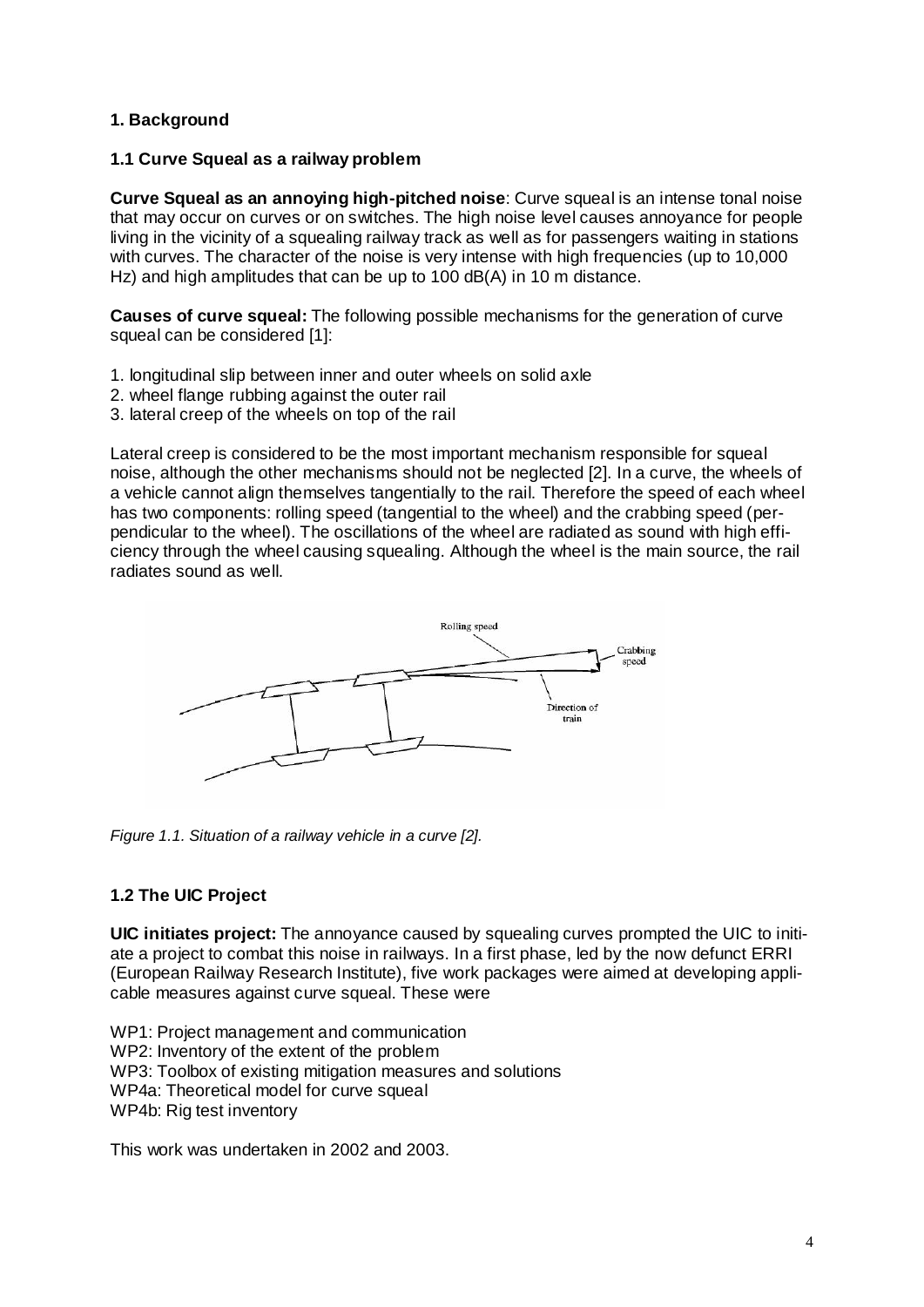**Conclusions of Phase I led to Phase II:** The work in Phase I showed that there was limited confidence in the mitigation measures. Therefore, a second Phase was started to test solutions on test rigs and in the field. This led to the following additional working packages:

WP5: In-situ tests WP6: Rig tests WP7: Reporting and dissemination of the results

This report focuses on the second phase of the project. Included in chapter 1.3 is a summary of the results of Phase I. The reports of Phase I may also be found in **Annex A.1**

## **1.3 Results and Conclusions of Phase I**

#### **1.3.1 Extent of problem**

The detailed report may be found in **Annex A.1.2.**

**Methodology:** The extent of the problem was determined by a questionnaire sent to railways throughout Europe. Five railways (Banverket, Czech Railways, DB, Railtrack/AEAT and SBB) answered the questionnaire. A total of some 100 curves with squeal noise could be evaluated, some of which had mitigation measures in place.

**Results:** The evaluation showed that a large number of parameters such as track, vehicle and weather conditions influence squeal noise occurrence. Both passenger and freight traffic can produce squeal noise. The number of people affected by squeal noise was extrapolated from Swiss data to Europe. It was found that:

- It was estimated that 12% of the inhabitants within 250 m of the track with noise above 60  $dB$  ( $L_{den}$ ) were additionally exposed to curve squeal with peaks above 80 dB(A). This results in about 1.5 million persons throughout Europe.
- In railway stations about 7% of all clients are disturbed by squeal noise.

These numbers show that the squealing curves are indeed a significant problem.

## **1.3.2 Toolbox of mitigation measures**

The complete toolbox is given in **Annex A.1.3**.

**Systematic documentation of measures against curve squeal**: A toolbox of existing mitigation measures against curve squeal was systematically documented and presented. These measures were compiled from results of research projects, existing applications available on the market, and specific measures used by different railway companies. The main mitigation measures included in the toolbox were:

- *Top of rail friction modifiers* are a successful measure against squeal noise. Friction modifiers must be reapplied continuously.
- *Wheel flange lubrication* is aimed at reducing the wear and is commonly applied in most European railways and shows mixed results for squeal.
- *Wheel dampers* show a good potential to eliminate squeal noise, however the damping effects must be considerable to eliminate squeal noise.
- *Resilient wheels* affect wheel damping but do not guarantee squeal elimination.
- *Asymmetric rail grinding* is indicated by research to be an effective mitigation measure. However, no success from projects in practice has been reported.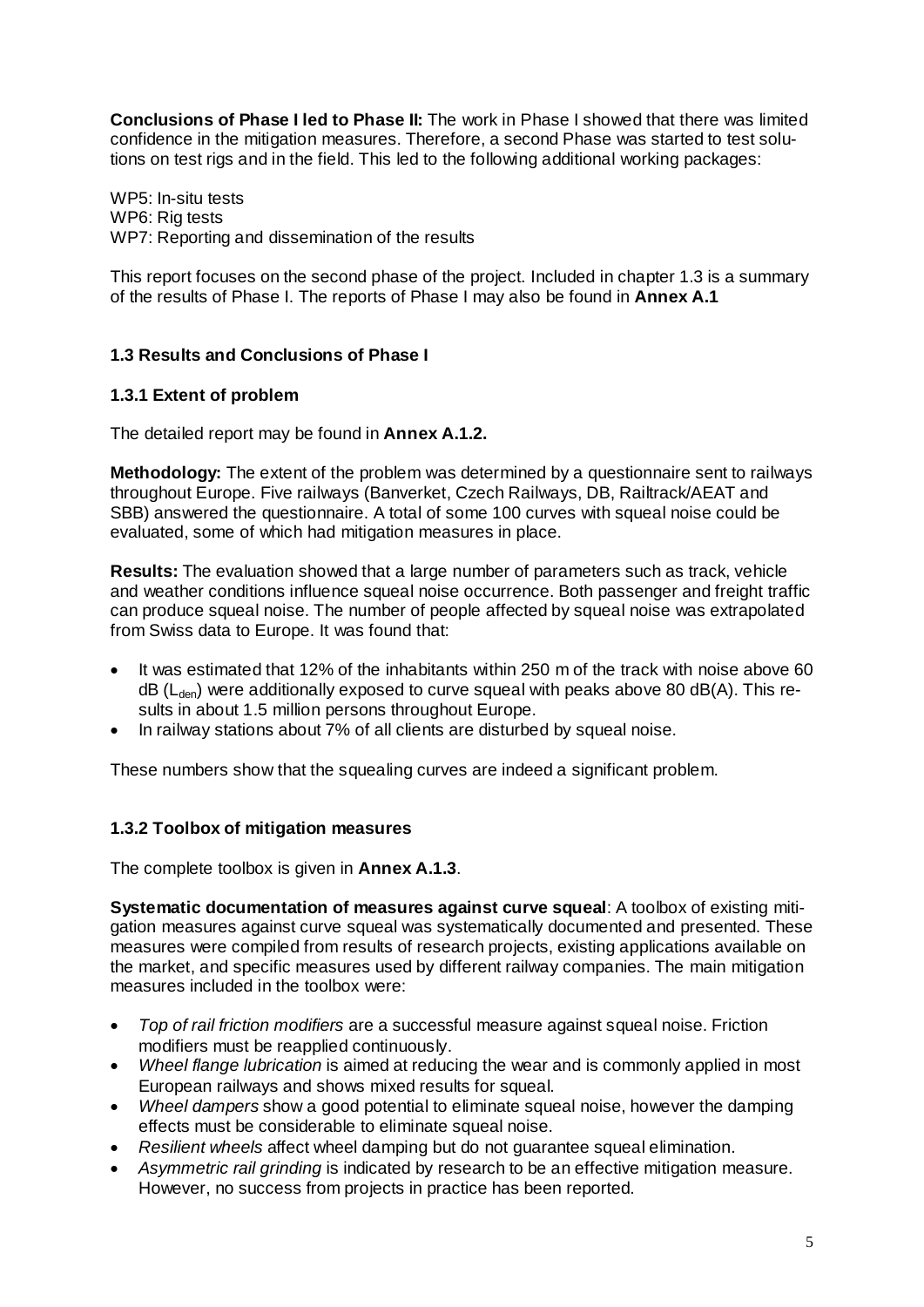*Combination of measures:* To date there have been no investigations with a mix of different mitigation measures.

**Difficulty in comparing mitigation measures:** Because there is no agreed definition for squeal noise, and because of the large inherent variability in the nature of squeal noise, it is difficult to describe the effectiveness of the measures. Normally, noise reduction is indicated in dB, but for squeal noise the rate of occurrence and duration are also important. This makes it very difficult to compare the effectiveness of the different measures, since different evaluation methods were used in each test. Furthermore, no measurement standard has been defined. It is important that judgements concerning mitigation measures are not only based on one measurement before and one measurement after implementation; testing squeal noise measures requires long-term monitoring on various locations, since some measures may only be effective in specific situations. In the cases cited in the toolbox, there was little information on long-term campaigns. Also there was too little cost information to make conclusive cost-benefit statements.

## **1.3.3 Theoretical model for curve squeal**

**Further development of the theoretical model for curve squeal:** In Phase I, a model for the excitation of curve squeal was developed that includes lateral, longitudinal and spin creepage terms. This is the first such model to allow for contact conditions other than a horizontal contact plane on the top of the railhead, which allows flange contact to be considered as well as top of rail. The new model has been implemented as preliminary software in the MATLAB environment. Further information is given in **Annex A.1.5**.

**Implementation within the TWINS program:** As a part of Phase I, a computational model developed by TNO was linked to the existing TWINS 3.0 software for rolling noise assessment. This was achieved by creating a new calculation module, named SLYNX, which can be addressed from within the TWINS 3.0 software. For the current version 1.0 of SLYNX no alterations to the TWINS graphical user interface are necessary. The module is available on CD-ROM and comes with a report, which describes the theoretical background of the model as well as the installation and usage of the new SLYNX 1.0 software in relation to TWINS 3.0. Additional details may be found in **Annex A.1.6**.

# **1.3.4 Rig test inventory**

The rig test inventory may be found in **Annex A.1.4**.

**Test rig inventory:** An inventory of existing test rigs in Europe was made in anticipation of tests in Phase II. Nine different rigs were reviewed and three were analysed in detail: the TNO test rig in Delft (NL), the DB wheelset test rig in Brandenburg-Kirchmöser (D), and the DB full vehicle roller rig in Munich (D). These three facilities represent a wide range of research tools in view of curve squeal investigations, not only with respect to their specific possibilities, but also with respect to the costs.

**Possibilities of most promising test rigs:** Both the TNO test rig and DB wheelset test rig allow for detailed investigations of the wheel/rail contact under well-defined and wellcontrolled conditions (forces, rolling angles, location of the contact patch, friction coefficients, et cetera). The TNO test rig does this with a scaled model (1:3), while DB test rig uses real full-size wheel sets. However, the advantage of using original wheel-sets, possibly equipped with real damping measures, is obtained at the expense of higher costs (about €25,000 compared to about €12,500 for a five-day test). A comparison of results obtained on both facilities might be interesting in order to check the validity of predictions made on the basis of scaled models.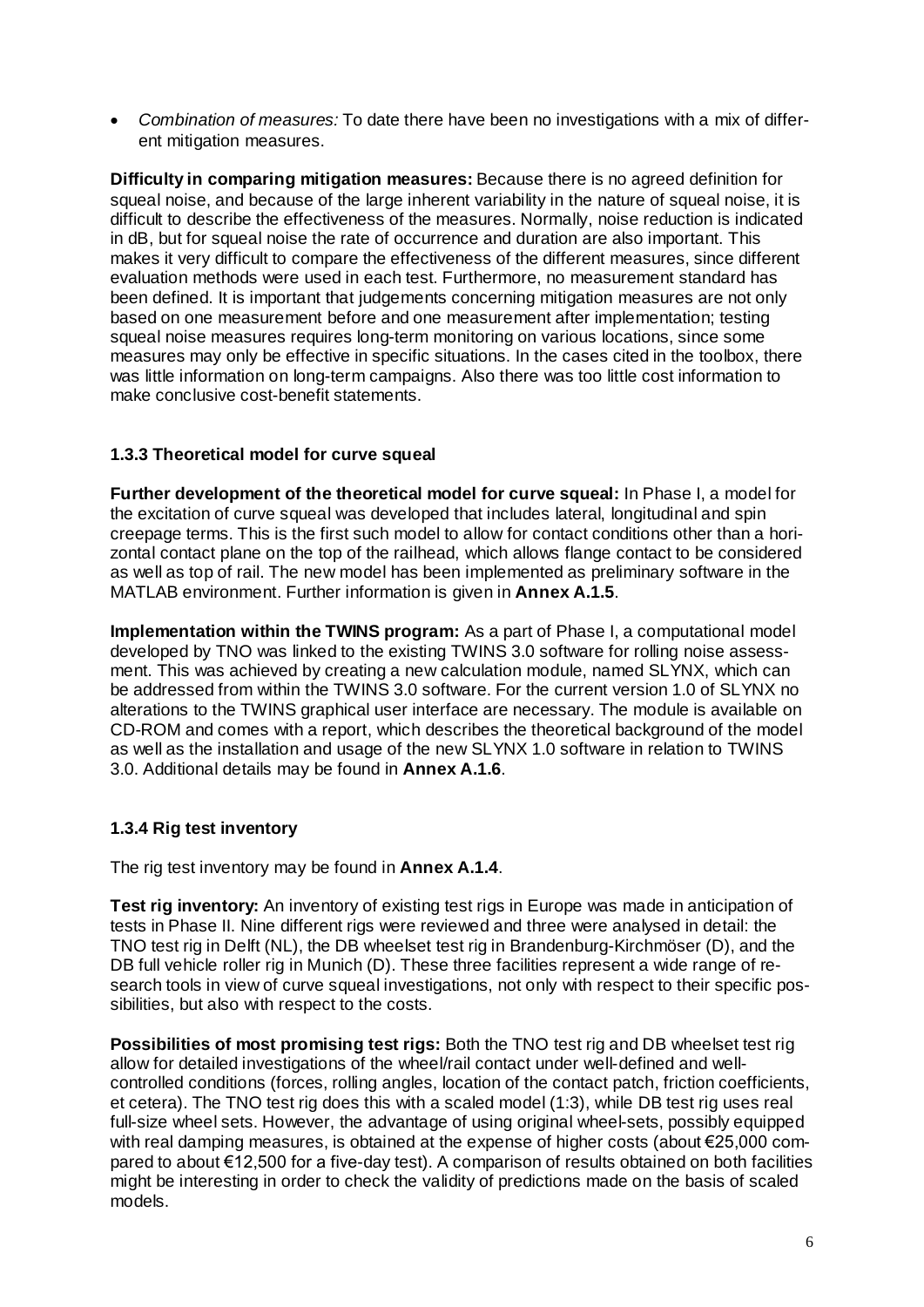# **1.3.5 Summary of conclusions of Phase I**

- *Extent of the problem:* Extrapolated to all of Europe, it was estimated that 12% of the inhabitants within 250 m of the track with noise above 60 dB ( $L_{den}$ ) were additionally exposed to curve squeal with peaks above 80 dB(A). Furthermore it was estimated that 7% of railway clients were disturbed.
- *Toolbox of existing measures and solutions:* The toolbox includes wheel-based measures such as ring dampers or wheel absorbers, track based friction modification, water spray installations, rail profile modification and vehicle based measures such as steerable axles.
- *Theoretical model:* The theoretical model for lateral unstable creepage was implemented in TWINS (in a programming element called SLYNX) while the lateral, longitudinal and spin creepage was implemented into preliminary software in MATLAB.
- *Rig test inventory:* Of the rig tests considered the TNO 1:3 scale model rig test and the DB 1:1 roller rig were considered the most promising.

Although a number of solutions were reviewed, lack of testing over long periods of time and under different conditions, the confidence in the measures was not very high. The essential element of Phase II was therefore the testing and monitoring of selected solutions to reduce squeal noise in clearly defined test conditions with a standardised protocol.

## **2. Project Description for Phase II**

## **2. 1 Project aims**

Based on the conclusions of Phase I, the aims for Phase II were defined as follows:

- *Increased confidence for selected curve squeal reduction methods*. Confidence is understood in terms of environmental performance, costs and safety.
- *A preliminary guideline for selected mitigation measures.* Provide a text structure in which curve squeal experience could be passed on to the individual railways. This structure could be supplemented with further information from other projects after the end of the project*.*

## **2. 2 Deliverables**

The project results in a final report that includes the individual reports of Phase I and Phase II as well as a text structure that may be used to exchange further information.

As a basis for this work three work packages were defined:

*WP 5:* 

- Develop a standard measurement protocol for in-situ testing
- Report on measurement and performance of selected methods in the field

#### *WP6:*

- Standard measurement protocol for rig testing
- Report on measurement and performance of selected methods when tested on rigs

#### *WP7:*

Reporting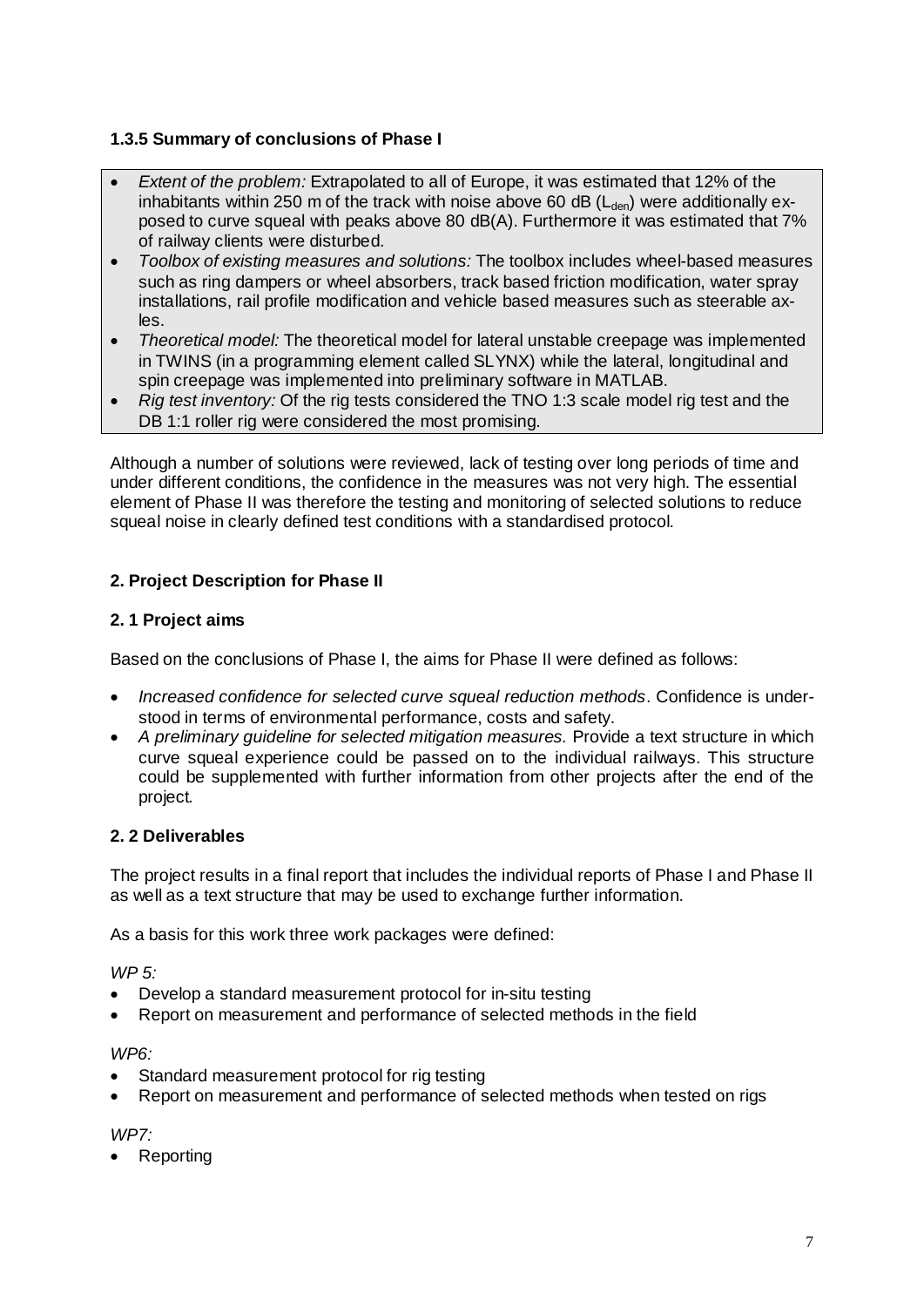## **2.3 Project Design**

#### **2.3.1 Choice of mitigation measures to be tested**

**Budget restriction necessitated selection of mitigation measures for testing:** Not all measures in the toolbox of Phase I could be tested within the available budget. Therefore, a selection had to be made. Within the available budget, varying factors determined the number of measures that can be tested and extent of the testing, e.g. more measures mean less in depth testing and vice versa. In general, rig testing will be less expensive per measure, however the confidence level is not as high as in-situ test. The options are shown graphically in **Figure 1**:



*Figure 1: Testing options in phase II of project.*

| The actual choice of measures was based on a set of criteria given in Table 1. |  |  |  |
|--------------------------------------------------------------------------------|--|--|--|
|                                                                                |  |  |  |

| number of measures tested                                                      |                            | models                  | proposal          | rig tests                                        |                                            |                        | in situ<br>tests         |                       |                                          |                  |                                       |          |
|--------------------------------------------------------------------------------|----------------------------|-------------------------|-------------------|--------------------------------------------------|--------------------------------------------|------------------------|--------------------------|-----------------------|------------------------------------------|------------------|---------------------------------------|----------|
| few                                                                            |                            |                         |                   |                                                  |                                            |                        |                          |                       |                                          |                  |                                       |          |
|                                                                                |                            | theoretical             |                   |                                                  |                                            |                        | practical.               |                       |                                          |                  |                                       |          |
|                                                                                |                            |                         |                   |                                                  | type of model                              |                        |                          |                       |                                          |                  |                                       |          |
| Figure 1: Testing options in phase II of project.                              |                            |                         |                   |                                                  |                                            |                        |                          | design manual         |                                          |                  |                                       |          |
| The actual choice of measures was based on a set of criteria given in Table 1. |                            |                         |                   |                                                  |                                            |                        |                          |                       |                                          |                  |                                       |          |
| measure                                                                        | overall squeal elimination | practical applicability | gain in knowledge | link between modelling,<br>rig and in situ tests | fits in time and cost frame<br>of phase II | increase in confidence | applicable across Europe | solution ready to use | solution has good cost-<br>benefit ratio | railway interest | can be used in full scale<br>railways | comments |
| lubricants                                                                     | <b>XXXX</b>                | <b>XXXX</b>             | XX                | <b>XXXX</b>                                      | <b>XXXX</b>                                | <b>XXX</b>             | <b>XXXX</b>              | <b>XXXX</b>           | <b>XXX</b>                               | <b>XXXX</b>      | <b>XXXX</b>                           |          |
| friction<br>modifiers                                                          | <b>XXX</b>                 | <b>XXXX</b>             | <b>XXXX</b>       | <b>XXXX</b>                                      | <b>XXXX</b>                                | XX                     | <b>XXXX</b>              | <b>XXXX</b>           | X                                        | <b>XXXX</b>      | <b>XXXX</b>                           |          |
| water spray                                                                    | <b>XXXX</b>                | <b>XXXX</b>             | XX                | <b>XXXX</b>                                      | <b>XXXX</b>                                | XX                     | X                        | <b>XXXX</b>           | XX                                       | XX               | <b>XXXX</b>                           |          |
| wheel<br>flange lu-<br>brication                                               | ?                          |                         |                   |                                                  |                                            |                        |                          |                       |                                          |                  |                                       |          |
| wheel<br>dampers                                                               | <b>XXX</b>                 | $\pmb{\mathsf{x}}$      |                   |                                                  |                                            |                        |                          |                       |                                          |                  |                                       |          |
| rail damp-<br>ers                                                              | $\pmb{\times}$             |                         |                   |                                                  |                                            |                        |                          |                       |                                          |                  |                                       |          |
| rail coating                                                                   | $\overline{\cdot}$         |                         |                   |                                                  |                                            |                        |                          |                       |                                          |                  |                                       |          |
| rail profile                                                                   | XXX                        | XX                      | <b>XXXX</b>       | <b>XXXX</b>                                      | XX                                         | XX                     | XX                       | XX                    | <b>XXX</b>                               | <b>XXX</b>       | <b>XXXX</b>                           |          |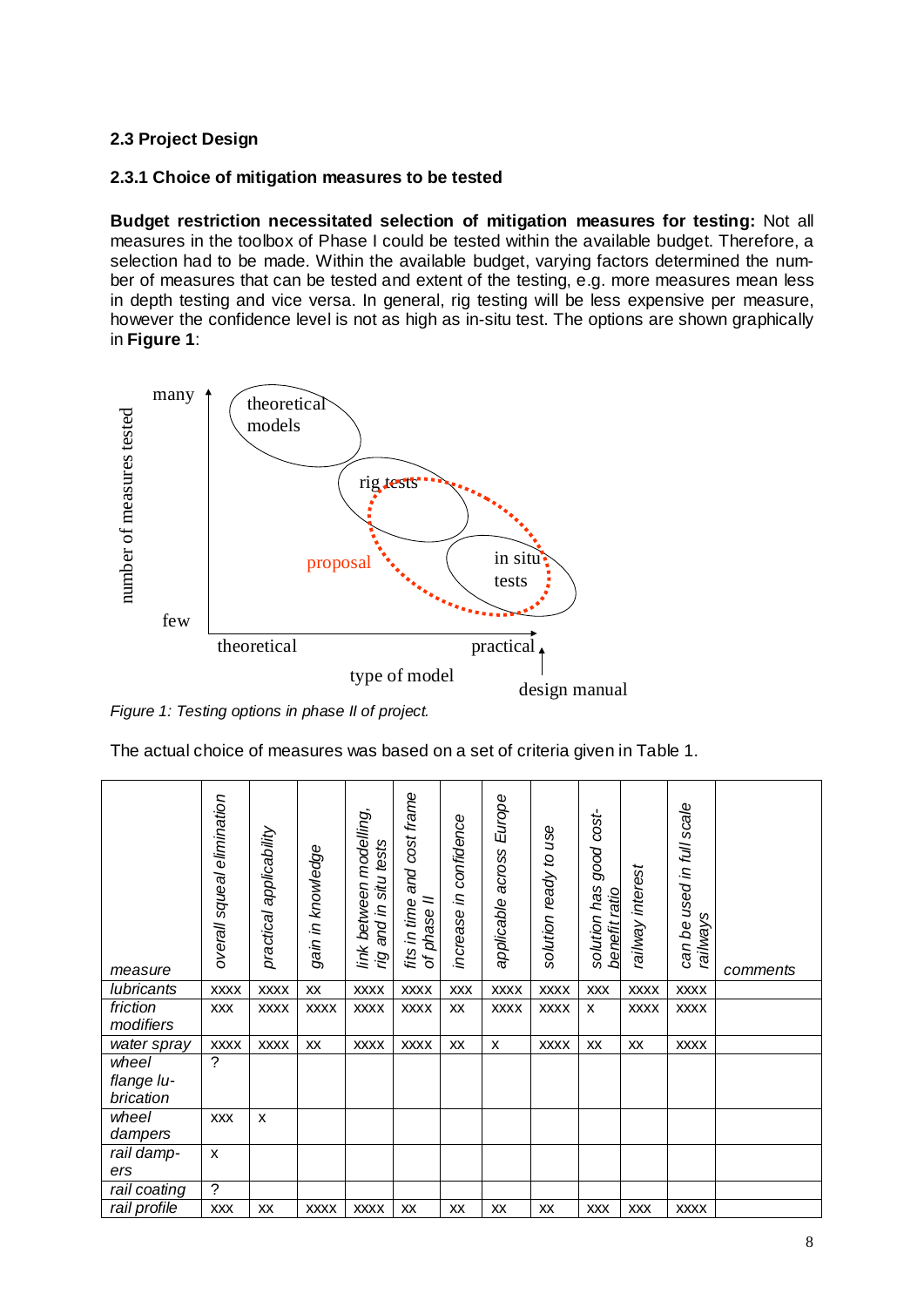| steerable  |             |                           |  |  |  |  | industry       |
|------------|-------------|---------------------------|--|--|--|--|----------------|
| bogie or   |             |                           |  |  |  |  | responsibility |
| axles      |             |                           |  |  |  |  |                |
| gauge nar- | <b>XXXX</b> | $\boldsymbol{\mathsf{x}}$ |  |  |  |  |                |
| rowing     |             |                           |  |  |  |  |                |
| curve ra-  | <b>XXXX</b> |                           |  |  |  |  | not testable   |
| dius adap- |             |                           |  |  |  |  |                |
| tation     |             |                           |  |  |  |  |                |
| shielding  | X           |                           |  |  |  |  |                |
| adjustment | ?           |                           |  |  |  |  |                |
| of train   |             |                           |  |  |  |  |                |
| speed      |             |                           |  |  |  |  |                |
| resilient  | 2           |                           |  |  |  |  | industry       |
| wheels     |             |                           |  |  |  |  | responsibility |

*Table 1: Criteria for measure selection. Number of X denote potential of Phase II. If a measure had no or very little potential for one of the criteria, it was not analysed further. The number of X were determined by consensus of the project group at their first meeting.*

Based on **Table 1,** friction modifiers were chosen as the preferred mitigation measures to be tested. Water spray information was to be obtained from the UK via AEAT.

**Definition of friction modifier:** A friction modifier is a material added to the wheel-rail contact zone that changes the friction condition relative to the case of clean steel-steel contact. In the case of high positive friction material (HPF) the friction is altered in such a way that no negative slope is found in the creepage curve (friction coefficient versus creepage for rolling contact) for a significantly larger range of creepage values than usually found in the case of a clean steel-steel contact; whilst at the same time exhibiting friction coefficients that are not very small relative to the case of clean steel-steel contact. This friction coefficient is necessary to run trains safely. A friction modifier is distinguished from a lubricant, which is any substance that reduces friction by providing a smooth film covering the rail.

## **2.3.2 Testing procedure**

The testing was undertaken in the following steps:

- Development of measurement protocols for rig tests and field tests.
- Rig tests
- Field tests with friction modifiers in Switzerland, France and UK.
- Final rig tests on 1:1 DB rig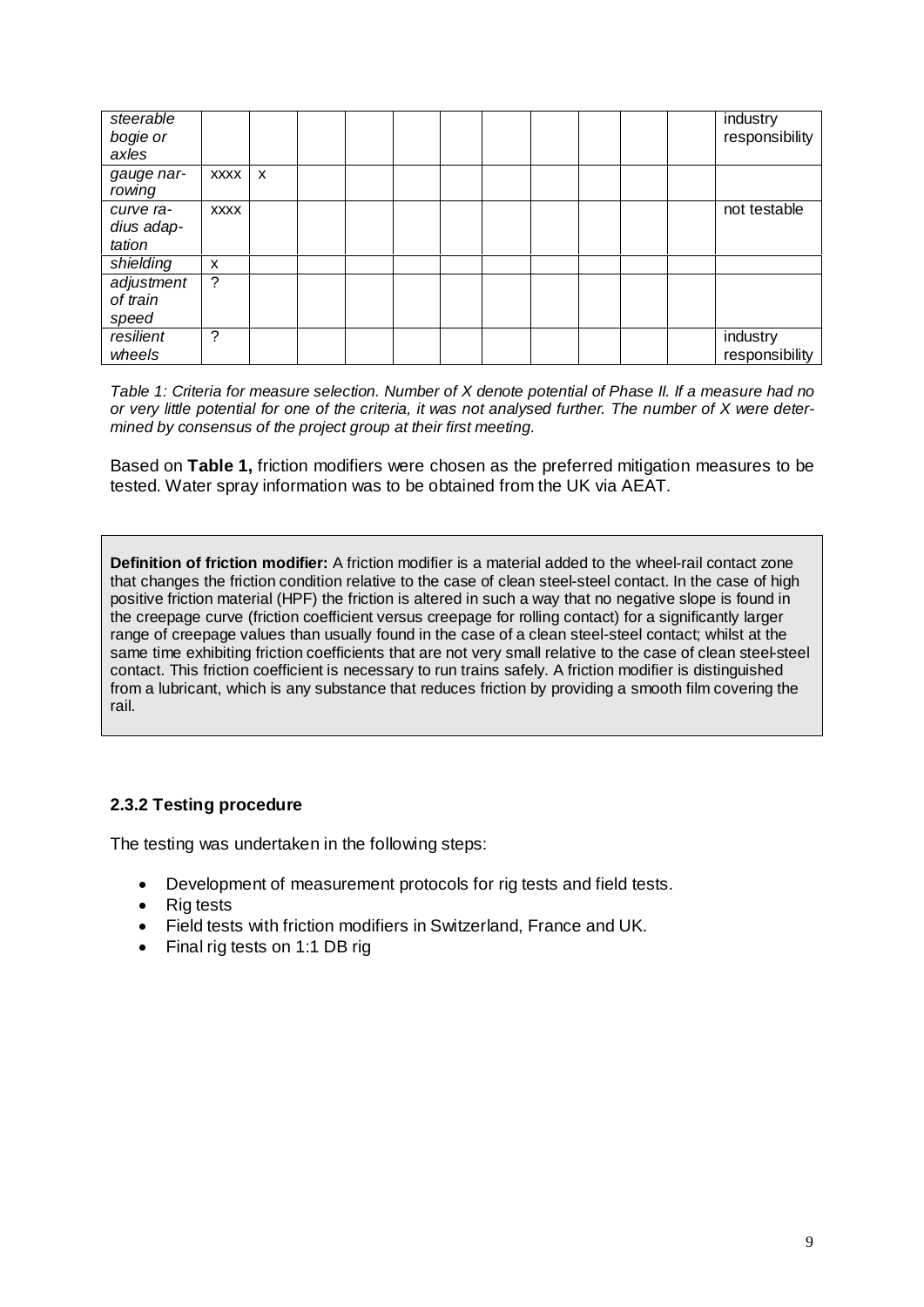

*Figure 2.3.2: Testing procedure. Numbers indicate testing order.*

## **2.4 Division of labour**

The work was divided among the project partners in the following way:

| SBB:                   | Overall project leadership<br>$\bullet$                                   |
|------------------------|---------------------------------------------------------------------------|
| <b>Jakob Oertli</b>    | Leadership of WP 5                                                        |
| <b>Bernhard Müller</b> |                                                                           |
|                        | Leadership of WP 7                                                        |
|                        | Measurements on four in-situ sites in Switzerland<br>٠                    |
|                        | Participation in measurement protocol for WP5                             |
|                        |                                                                           |
| <b>DB</b>              |                                                                           |
|                        | Participation measurement protocol WP6<br>$\bullet$                       |
| <b>Bernd Asmussen</b>  | Full size rig tests<br>٠                                                  |
|                        | Project management WP6<br>$\bullet$                                       |
|                        |                                                                           |
| <b>SNCF</b>            | Participation measurement protocol WP5<br>٠                               |
| <b>Franck Poisson</b>  | Installation and measurement of two in-situ sites in France               |
|                        |                                                                           |
|                        | Participation in reporting on safety, environmental performance and costs |
|                        |                                                                           |
| <b>AEAT UK</b>         | Participation in measurement protocol of WP5 and WP6<br>٠                 |
| <b>James Block</b>     | Installation and measurement of one site in Britain                       |
| <b>Steve Cawser</b>    | Providing water spray data<br>$\bullet$                                   |
|                        |                                                                           |
| <b>TNO</b>             | Leadership of measurement protocols WP5 and WP6                           |
| <b>Marcel Janssens</b> |                                                                           |
|                        | Scale rig tests                                                           |
|                        |                                                                           |
| <b>ISVR</b>            | Provide link to theoretical models (UK project)<br>$\bullet$              |
| David Thompson         | Participation in rig tests                                                |
|                        |                                                                           |
|                        |                                                                           |

*Table 2.4: Division of labour among participants.*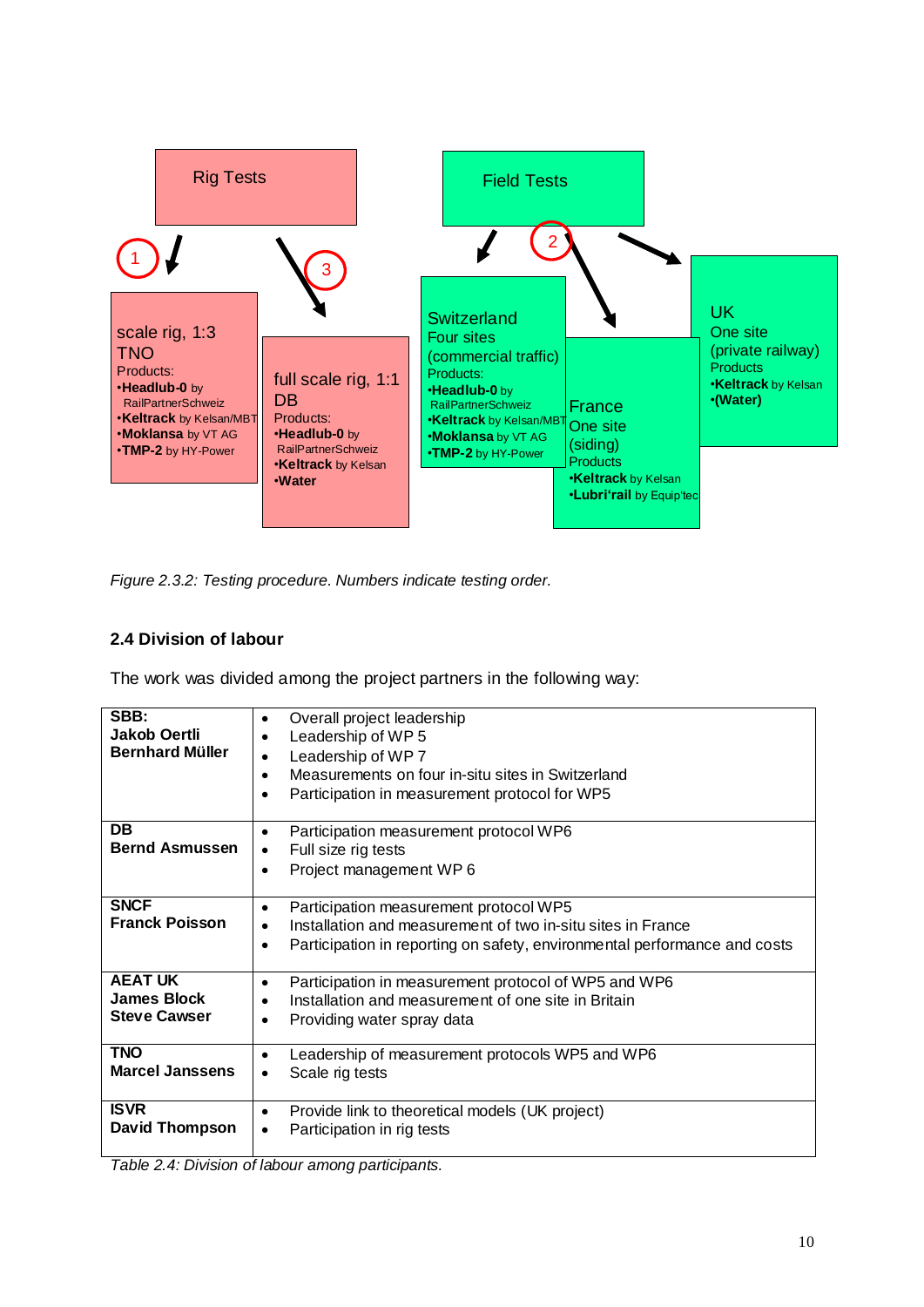# **2.5 Summary project design**



A summary of the entire project design including Phase I and Phase II is given in **Figure 2.5.**

*Figure 2.5: Overall project design.* 

## **3. Measurement Protocol**

The full measurement protocol for field tests is given **in Annex A.1**.

**Comparability of results necessary:** Curve squeal measurements have been difficult to compare because of varying measurement setups and analyses. One objective of the project was to develop a common measurement protocol for field tests. For rig testing a common protocol was not defined, since this is strongly dependent on the particular rig. The rig test measurement protocols may be found in the rig test documents (**Annexes A.4.3** and **A.4.4**).

**Nature of curve squeal noise must be considered:** Since squeal noise is of intermittent nature it is usually presented as pass-by levels. These are determined by the sound level when squeal noise occurs (which also includes rolling noise), the percentage of pass-by time during which squeal occurs and the distance of the microphone relative to the location where squealing occurs.

**Protocol conventions:** A selection of conventions for the protocol were:

- The rails should not be wet. This is determined by visual inspection.
- A series of microphones are required to describe a curve (compare Figure 3.1).
- The preferred microphone position is 7.5 m distance from the track centre line at a height of 1.2 m. These are the same positions as used in the draft ISO 3095 standard.
- The sound levels are recorded in the setting "FAST" (1/8 of a second).

The results are presented in  $L_{Aeq}$  pass-by and in histograms for  $L_p$ .  $L_p$  denotes the sound pressure level in  $dB(A)$  with a reference to 20  $\mu$ Pa. The L<sub>n</sub> values (or the sound pressure level that is exceeded in n % of the time during a curve pass-by) used were:  $L_{10}$ ;  $L_{50}$  and  $L_{80}$ (compare **Figure 3.2**). A reduction in squeal noise is mostly seen in the  $L_{10}$  values since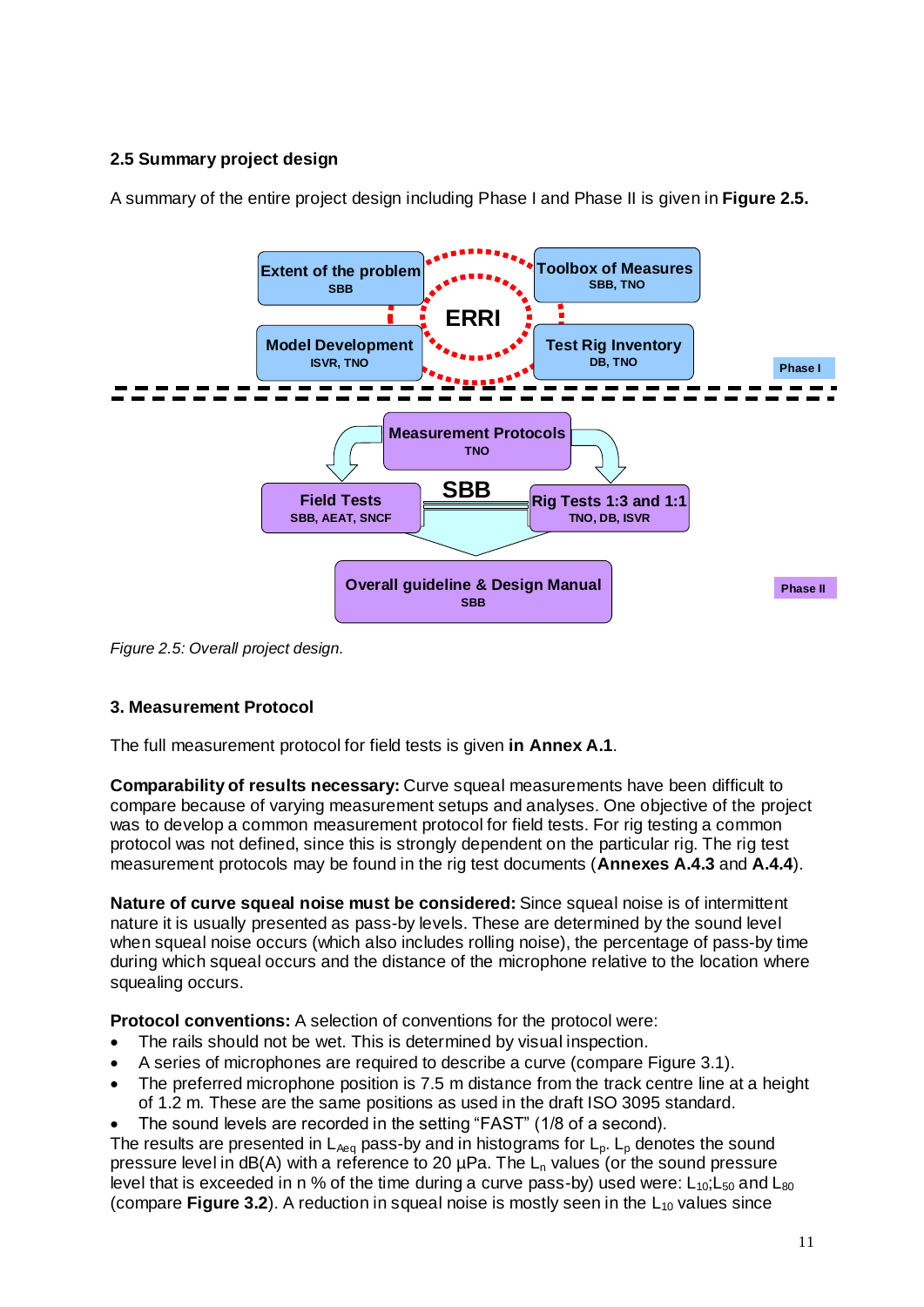these occur at the highest noise levels. In the main report these are presented in tables summarising the histograms in the annexes.



*Figure 3.1 Example of microphone positions in a curve. The curve goes from A to B, whereas R is the curve radius, α denotes opening angle, and microphone positions are shown by . For example, a curve with a radius of R=150 m, α=45 degrees and a length of 118 m would require 8 microphones.*



*Figure 3.2 Example of a histogram. Lp denotes the sound pressure level in dB(A) with a reference to 20 µPa.*



*Figure 3.3 Example of Lp representation. X-axis shows cumulative percentage of occurrence. Lp denotes the sound pressure level in dB(A) with a reference to 20 µPa. Ln is the sound pressure level that is exceeded in n % of the time during a curve pass-by.*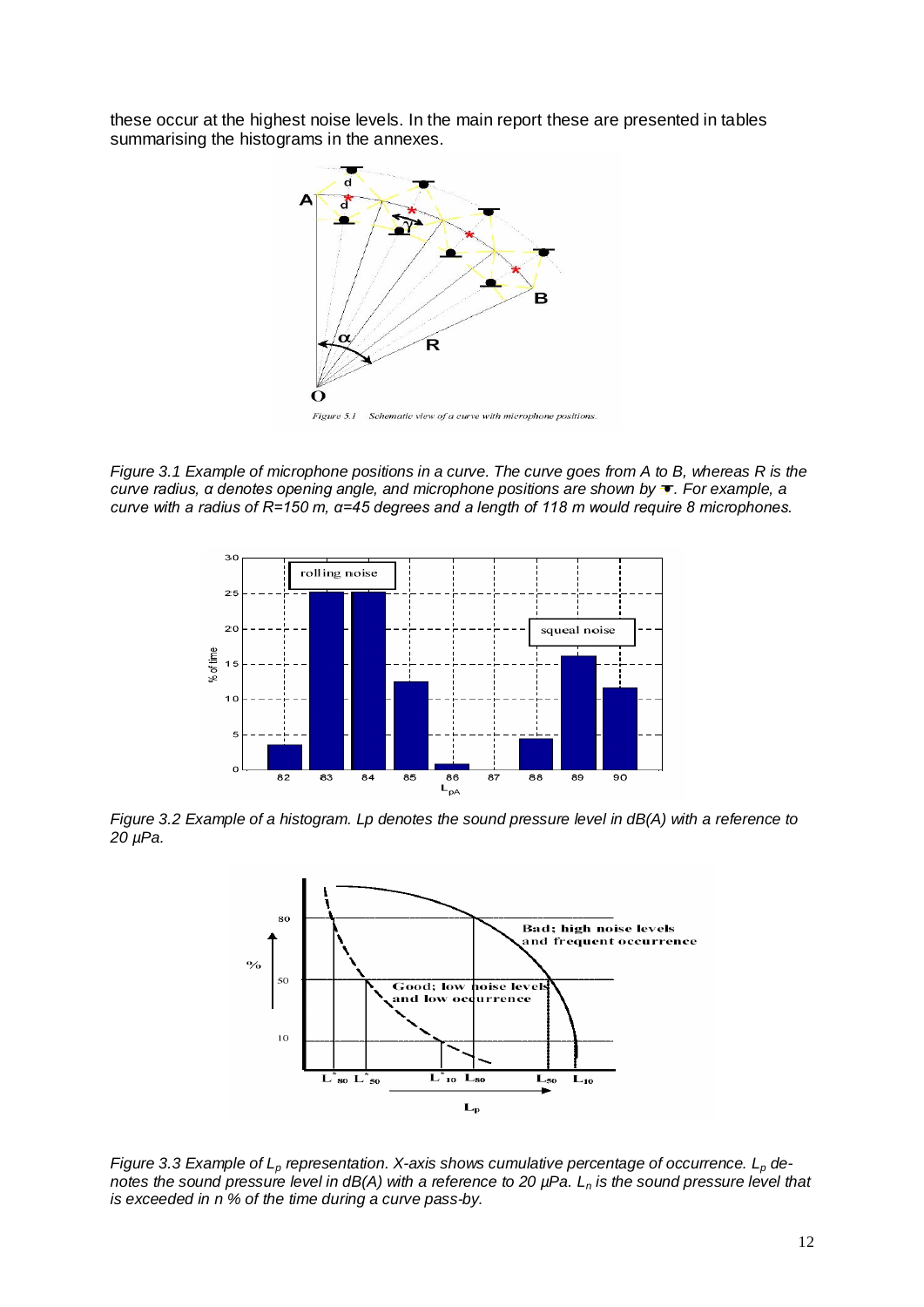This measurement protocol was used successfully in the field tests: The results correspond to the observations made when visiting the sites. In certain instances, however, the protocol had to be adapted due to budget constraints. In particular this pertained to the number of microphones that could be placed in the vicinity of the curve. This is discussed in more detail in the next chapter.

#### **4. WP5: Field tests**

In the following descriptions of the field tests, only the peculiarities of the particular location are noted. In all cases the manufacturers advised on the dosage and assisted in the installation. They agreed on the proper time to undertake the measurements. Three products (Moklansa, TMP-2, and Lubri'rail) were only admitted for use on the gauge face, while the others (Keltrack, Headlub-0 and water) could be used on the top of the rail. Please note that  $L_p$  values from different sites cannot necessarily be compared due to different traffic and track conditions. All detailed information may be found in **Annex A.3.**

#### **4.1 Switzerland**

For a detailed report, please see **Annex A.3.1.**

**Objectives:** To test the curve squeal reduction potential for four products on four different sites in the greater Zürich area. Two of the products were applied to the top of the rail while two others were only applied on the flange.

**Methodology and description of curves and traffic:** A description of the four curves, the traffic, the installations and the applied substance may be found in **Table 4.1.1**. The number of microphones had to be reduced from the number given in the protocol due to budget restrictions. The speeds on all curves were between 40 and 80 km/h.

| Site name   | <b>Traffic</b>  | Curve           | <b>Installation</b>         | <b>Substance</b>                                        |
|-------------|-----------------|-----------------|-----------------------------|---------------------------------------------------------|
| Zürich      | passenger       | $r = 280$ m,    | RPS Schienenschmier-        | Outer rail: Tramlub F234 (only                          |
| Tiefenbrun- | traffic         | length ca.      | anlage, Rail Partner        | gauge face lubrication) Inner rail:                     |
| nen         |                 | $130 \text{ m}$ | Schweiz                     | Headlub-0 (top of rail application)                     |
| Zürich Sta- | passenger       | $r = 350$ m,    | Keltrack Trackside by       | Outer and inner rail: Keltrack                          |
| delhofen    | traffic         | length ca.      | Kelsan, supplied by         | Trackside (top of rail friction modi-                   |
|             |                 | $250 \text{ m}$ | <b>MBM Industrietechnik</b> | fication)                                               |
| Zürich      | passenger       | $r = 480$ m,    |                             | Schienenschmiersystem   Outer rail (gauge face lubrica- |
| Flughafen   | traffic         | length ca.      | Moklansa E3S by VT          | tion): Moklansa KUB-2K-20                               |
|             |                 | 400 m           | AG                          |                                                         |
| Eglisau     | mixed pas-      | $r = 300$ m,    | Schienenschmiergerät        | Outer rail (gauge face                                  |
|             | senger and      | length ca.      | ST-50, TMP-2 by Hy-         | lubrication):Schienenschmiermittel                      |
|             | freight         | 350 m           | Power Flexomatic Hy-        | TMP 2, Naturfarbe hell                                  |
|             | freight traffic |                 | draulik HandelsgesmbH       |                                                         |

*Table 4.1.1: Summary of curve, traffic and installations for the four sites used in Switzerland (r denotes curve radius).*

**Results:** The results are given in **Table 4.1.2**. Values considered were those L<sub>pmax</sub> values above 85 dB(A) at 7.5 m distance.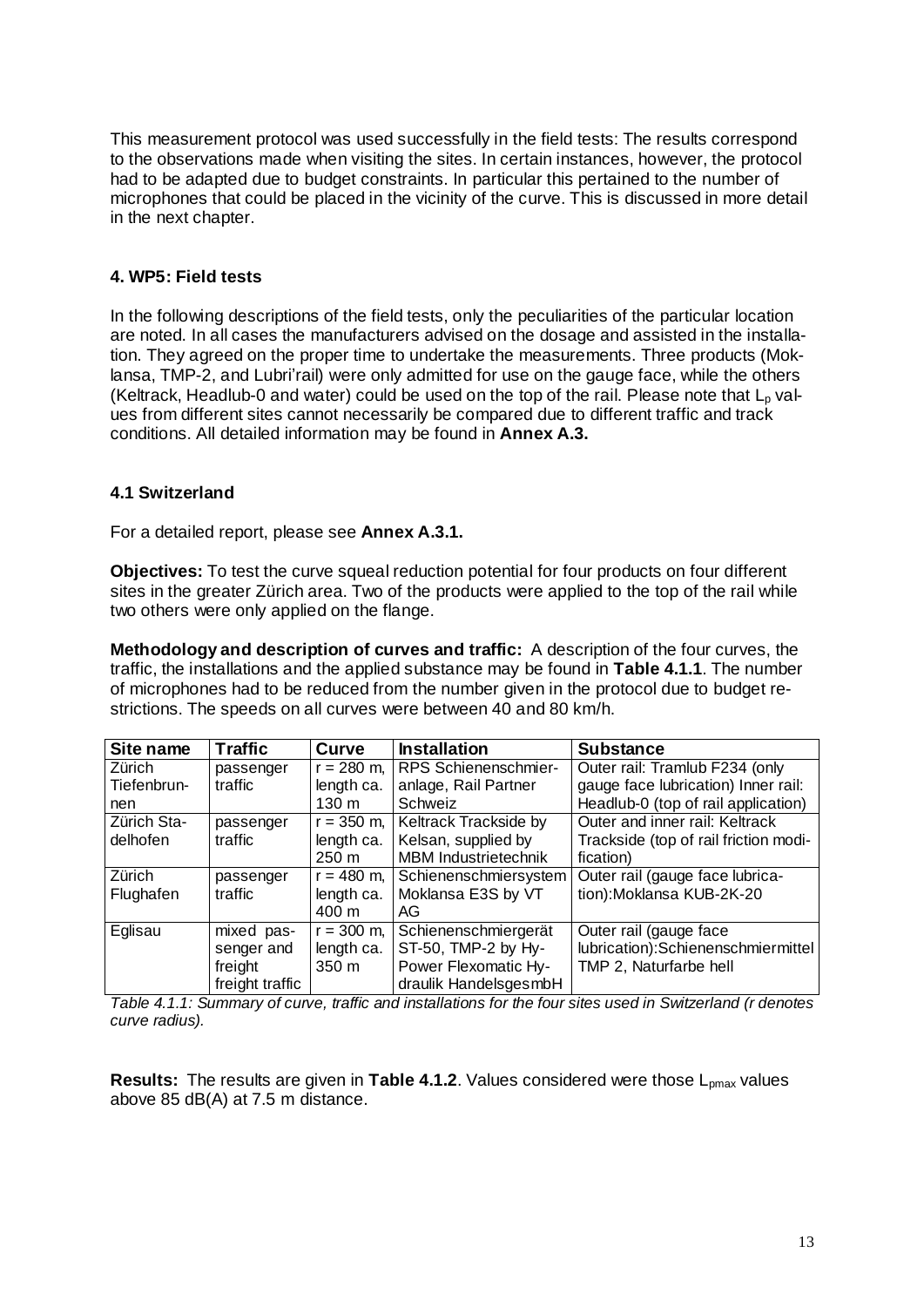| location              | ∟р              |                  |          |                |          |                 |  |
|-----------------------|-----------------|------------------|----------|----------------|----------|-----------------|--|
|                       |                 | <b>Untreated</b> |          | <b>Treated</b> |          |                 |  |
|                       | L <sub>10</sub> | $L_{50}$         | $L_{80}$ | $L_{10}$       | $L_{50}$ | ∟ <sub>80</sub> |  |
| <b>Zürich Tiefen-</b> | 92              | 87.5             | 86       | 94             | 88       | 86              |  |
| brunnen               |                 |                  |          |                |          |                 |  |
| <b>Zürich Stadel-</b> | 92              | 88               | 86       | 92             | 88       | 86              |  |
| hofen                 |                 |                  |          |                |          |                 |  |
| <b>Zürich Stadel-</b> | 93              | 88               | 86       | 90             | 87       | 86              |  |
| hofen Ost (first      |                 |                  |          |                |          |                 |  |
| half of curve)        |                 |                  |          |                |          |                 |  |
| <b>Zürich</b>         | 94              | 89               | 87       | 95             | 89       | 87              |  |
| <b>Flughafen</b>      |                 |                  |          |                |          |                 |  |
| <b>Eglisau</b>        | 96              | 91               | 87       | 96             | 92       | 88              |  |

*Table 4.1.2: Summary of results for test sites in Switzerland. Lp: Sound pressure level in dB(A) with a reference of 20 µPa. Ln is the sound pressure level that is exceeded n % of the time during a curve pass-by.*

There was some improvement in the reduction of squeal noise in Tiefenbrunnen after the installation was adjusted after the measurement campaign of the current project was completed.

#### **Conclusions:**

- There is no consistent reduction of squeal noise for any of the products if the entire curve is considered. The only place where a reduction in squeal noise could be observed is on the first half of the Stadelhofen curve with Keltrack. Probably there was insufficient material on the rails to reduce curve squeal in the second half of the curve.
- The curve squeal protocol is a useful guideline. However, in this particular case it had to be adapted to different constraints such as budget limitations.

## **4.2 France**

For a detailed report, please see **Annex A.3.2.**

**Objectives:** To test the rail lubrication Lubri'rail supplied by the Equip'tec company and the friction modifier Keltrack supplied by Kelsan.

**Methodology:** The test involved making noise measurements before and after installing the two squeal reduction systems in accordance with the measurement protocol. For safety reasons it was impossible to install the systems on lines with traffic. Therefore the test was undertaken on an SNCF siding in Villeneuve-Saint-Georges. A series of preliminary noise measurements were made in August 2004 supported use of this site. A test train was used instead of commercial runs originally planned in the protocol. The Keltrack product was applied on top of rail, while the Lubri'rail product was applied on the flange. All of the test runs were made on dry rail.

**Description of curve:** The test track consisted of U50 rails laid on a ballast bed on wooden sleepers, Nabla rail fasteners and ribbed baseplates with a thickness of 4.5 mm. The rails laid in the curve are of 18 m length on the inside of the curve and 36 m on the outside. The curve had a radius of 150 m, which is the most severe allowed on SNCF.

**Description of traffic:** The test train consisted of 5 wagons (both 2-axle and bogie types) and a locomotive. The running speeds were 10 km/h.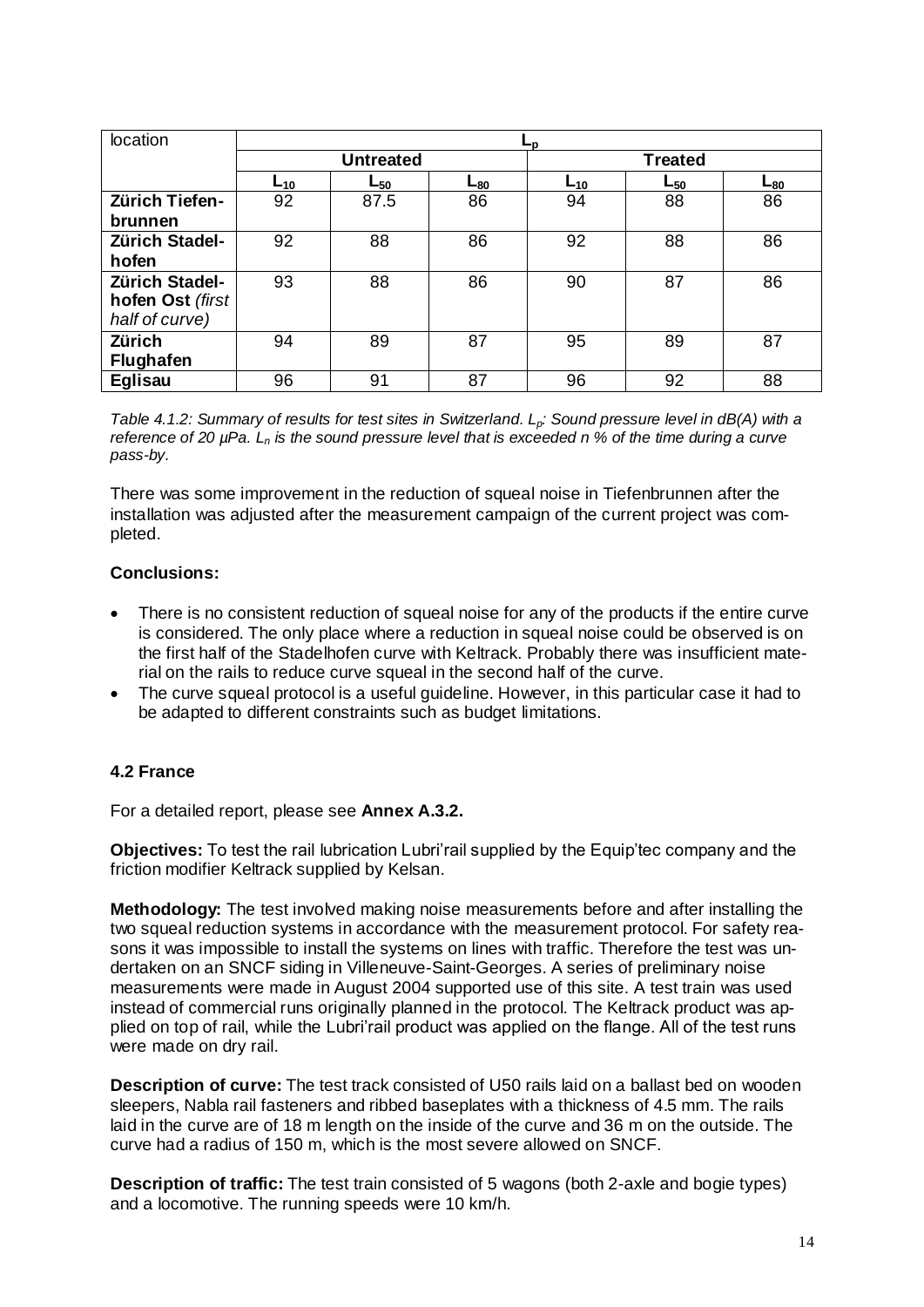**Results:** Applying the test protocol allowed testing the effectiveness of the Keltrack and Equip'tec products in reducing squeal noise in curves. The successive runs wore in the rail and the test train wheels, which caused a gradual increase in the occurrence of squeal.

| substance       |     |           |     |     |                |     |  |  |
|-----------------|-----|-----------|-----|-----|----------------|-----|--|--|
|                 |     | Untreated |     |     | <b>Treated</b> |     |  |  |
|                 | ∟20 | ∟50       | ∟80 | ∟20 | ∟50            | ∟80 |  |  |
| <b>Keltrack</b> | 92  |           | 69  | 93  | 88             | 76  |  |  |
| Lubri'rail      | 92  | 87        | 74. | 84  |                |     |  |  |

*Table 4.2 Summary of results for the French test site. Lp: Sound pressure level in dB(A) with a reference of 20 µPa .Ln is the sound pressure level that is exceeded n% of the time during a curve pass-by.*

#### **Conclusion:**

- **Table 4.2** and the report in **Annex A.3.2** shows that on the Villeneuve test site, the top of rail Keltrack did not reduce curve squeal, on the contrary, there was even an increase in noise levels and the nature of squeal noise seemed altered. Conversely the Equip'tec substance applied on the flange was able to reduce curve squeal.
- The curve squeal measurement protocol is a useful guideline to validate the efficiency of a solution.

#### **4.3 United Kingdom**

The results are given in **Annex A.3.3.**

#### **4.3.1 Friction Modification with Keltrack**

**Objectives:** To carry out in-situ of commercially available top of rail friction modification. The substance chosen was Keltrack by Kelsan.

**Methodology:** The measurements were carried out in accordance with the project's curve squeal measurement protocol apart from the number of microphones. Because the rails were jointed, a microphone was placed in the middle of each 20 m rail section, resulting in four microphone locations, equally spaced around the curve. All microphones were located 7.5 m from the track centreline and 1.2 m above railhead height. On the day of the measurements, the weather was fine with low wind speed. The railhead was in good condition with no excessive roughness or wear visible. The Keltrack material was applied to the track using Portec wiper bar applicators at each end of the curve. These were operated by hand pumps to provide the supply of the Keltrack material. The test train was run over the site several times before the beginning of the measurements to ensure good railhead condition. The initial reference case was measured over 12 pass-bys of the test train. This was followed by eight passbys with the Keltrack material present on the railhead.

**Description of Curve:** The measurements were undertaken at Rowsley in Derbyshire, adjacent to Rowsley South Station on a section of private railway that is of current UK standard railway construction. The curve is approximately 100 m in length and has a radius of approximately 290 m.

**Description of Traffic:** For the measurements a dedicated train was used. The train consisted of a Class 31 diesel locomotive and five Mark II coaches. The locomotive was set to idle while passing the test site to ensure as little noise contamination as possible. All passenger coaches were unoccupied. The average pass-by speed for the site was measured at 20 km/h, with all pass-bys falling into the 20 – 40 km/h band.

**Results:** The results are presented in **Table 4.3.1**.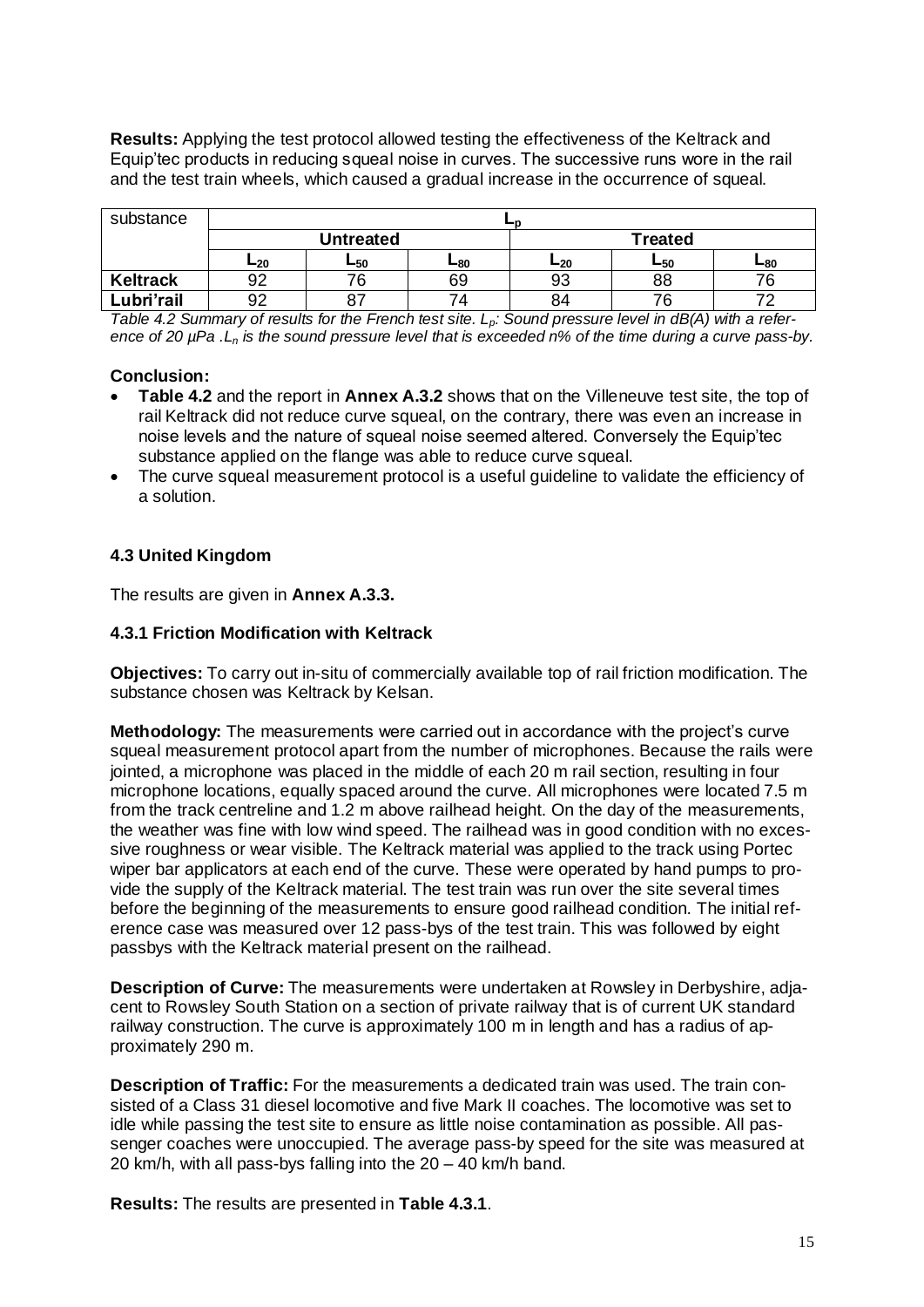| location          |                  |          |                 |                 |          |     |  |  |
|-------------------|------------------|----------|-----------------|-----------------|----------|-----|--|--|
|                   | <b>Untreated</b> |          |                 | <b>Treated</b>  |          |     |  |  |
|                   | $L_{10}$         | $L_{50}$ | ∟ <sub>80</sub> | ∟ <sub>10</sub> | $L_{50}$ | ∟80 |  |  |
| <b>Location 1</b> | 82               | 79       |                 | 80              | 78       | 75  |  |  |
| <b>Location 2</b> | 80               | 77       | 74              | 78              | 75       | 73  |  |  |
| <b>Location 3</b> | 83               | 78       | 76              | 79              | 76       | 74  |  |  |
| <b>Location 4</b> | 84               | 79       | 76              | 79              | 76       | 74  |  |  |
| All               | 82               | 77       | 75              | 79              | 76       | 74  |  |  |

*Table 4.3.1 Summary of results for the UK test site. Lp: Sound pressure level in dB(A) with a reference of 20 µPa. Ln is the sound pressure level that is exceeded n % of the time during a curve passby.*

At this site, curve squeal noise was not very high at the beginning of the measurement campaign. The reduction in the highest noise levels can be seen in the  $L_{10}$  values, with these values reducing for all microphone locations. The data in **Annex A.3.3** show that squeal noise occurs at frequencies above 1 kHz. The squeal noise was of an intermittent nature, and no measurements of very high levels of squeal could be made. However, it appears that the application of Keltrack to the railhead reduces the noise levels emitted by a passing train, with either squeal eliminated or significantly reduced.

**Conclusion:** The tests carried out on the Rowsley site have shown that the levels of noise produced by a train traversing the curve are indeed reduced. The squeal was eliminated for passenger coaches, with levels for the locomotive significantly reduced.

#### **4.3.2 Water Spray**

Detailed results can be found in **Annex A.3.2**.

**Objectives:** The UIC project only included tests on commercially available friction modifiers. As shown in phase I of the curve squeal project, application of water can have the same effect. The following is a summary of data provided by AEAT UK on tests done for Network Rail.

**Methodology:** Water is supplied with a track mounted spray system. It is in operation from April to October. Outside of these months the pipe work is drained to prevent damage due to freezing. Due to the intermittency of curve squeal noise generation, the effectiveness of the mist spray system was assessed by automatic long-term monitoring of the noise generated by the passing trains, installed and operated by AEA Technology Rail. The system consisted of microphones, wheel detectors, video cameras, temperature and humidity sensors, plus a cellular modem for remote control and data retrieval. The measurement protocol was not used because these studies were not part of the UIC project.

**Description of Curve:** The track has an approximately 300 m radius on a 500 m long curve and is located in Barnt Green between Birmingham and Bristol.

**Description of Traffic:** Squeal noise was generated by Class 323 Electric Multiple Unit (EMU).

**Results:** The results are given in **Table 4.3.2**.

| <b>Mitigation</b> | No squeal | Intermittent squeal | Squeal noise |
|-------------------|-----------|---------------------|--------------|
| No mitigation     | 60 %      | 26 %                | 14%          |
| Mist spray system |           | 97.5%               | 2.5 %        |

*Table 4.3.2. Effect of the mist spray system on curve squeal. Percentages are based on time during which curve squeal occurs.*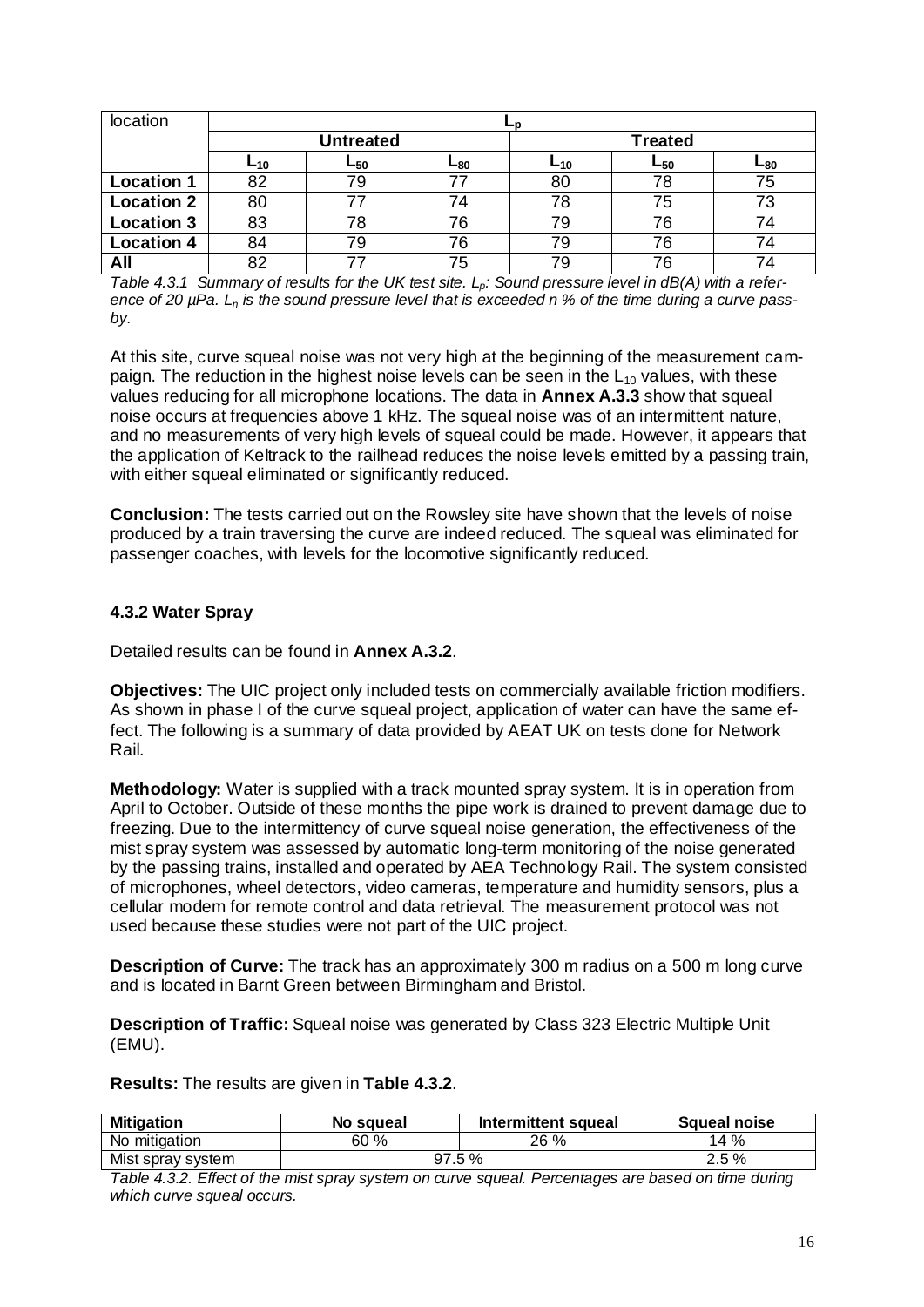**Conclusion:** The track mounted mist spray system reduced almost all squeal noise. Operational and long-term reliability problems are being addressed by system improvements. Further reductions in the occurrence of squeal noise are expected following improvements.

## **5. WP6: Rig tests**

#### **5.1 Scale rig tests**

The scale rig tests were undertaken on the TNO scale test rig, shown in **Figures 5.1.1** and 5.1.2. The reports are in **Annex A.4.3.** The scale factor of the rig was 1:3.68. Transformation of the results to full-scale situations can only be done by applying the appropriate scaling laws and considering both the specific rig conditions and the full-scale conditions. Please refer to the report in the mentioned annex for more information on this subject.

**Objectives:** The following tests were conducted on four different products (Headlub-0, Keltrack, Moklansa, Hypower):

- ability to eliminate squeal
- durability in test rig conditions
- friction coefficient on the test rig
- the effects of the rolling angle on friction

For this purpose, the following tests were undertaken:

- the change of friction over time
- the influence of rolling angle on friction
- the influence of dosage on friction
- the influence of dosage on sound levels
- measurement of sound spectra

**Methodology:** For each test, a known dosage was applied on the top of the "rail" in the rolling line. The rollers were cleaned between each measurement. The dosage was re-applied each time. An even layer of product was achieved with a run-in at a low speed.



*Figure 5.1.1 Photograph of scale test rig*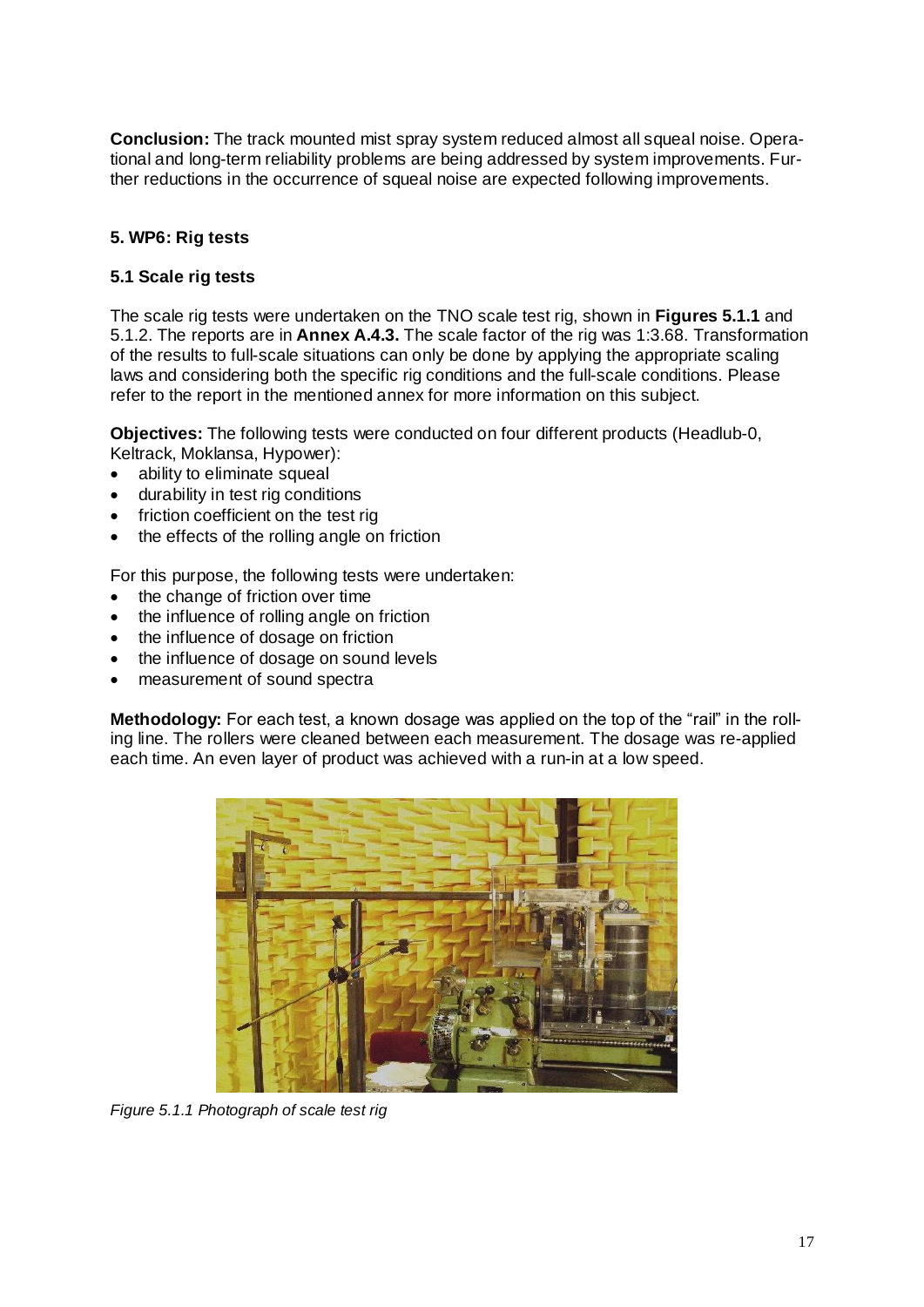

*Figure 5.1.2 Concept and schematic drawing of scale test rig*

#### **Results and conclusions:**

- All materials tested eliminate squeal in the testing conditions.
- The minimum dosage is equal to the dosage to cover test wheel rolling line.
- The Keltrack product was the only material that exhibited high positive friction behaviour, Headlub-0, Moklansa, Hy-Power yielded very low friction
- Keltrack eliminated squeal up to rolling angles of about 1.5 degrees. For higher rolling angles, friction was similar to that of the clean wheel and squeal occurred.
- The duration of the effect was short for Keltrack, intermediate for Moklansa and Hy-Power and long for Headlub-0.

## **5.2 Full scale rig tests**

The full-scale rig tests were undertaken at the Brandenburg-Kirchmöser test site of the DB. Compare **Annex A.4.4** for detailed results.

**Objectives:** The objectives were to test the suitability of the rig to investigate curve squeal questions and to determine the ability of two friction modifiers (Keltrack and Headlub-0) as well as water to reduce curve squeal.

**Methods:** The tests consisted of two parts:

*Preliminary tests to generate squeal noise:* In a first stage it was necessary to simulate squeal noise on the roller rig. This required adjustment of speed, rolling angle and lateral displacement during each test to reach the "squealing state". Unlike usual observations on track conditions, both the "inner" and the "outer" wheel squealed on the roller rig. The rail roller also squealed, but with considerably less energy. Both frequencies were consecutive in the spectrum with a resolution of 32 Hz. These frequencies correspond to eigenfrequencies of the wheel as shown by the frequency response function measurements of wheel and roller.

*Tests with friction modifiers and water:* In a second stage the effect on squeal of two friction modifiers, Headlub-0 and Keltrack as well as water was investigated. In each case proper application of the materials immediately suppressed squeal noise.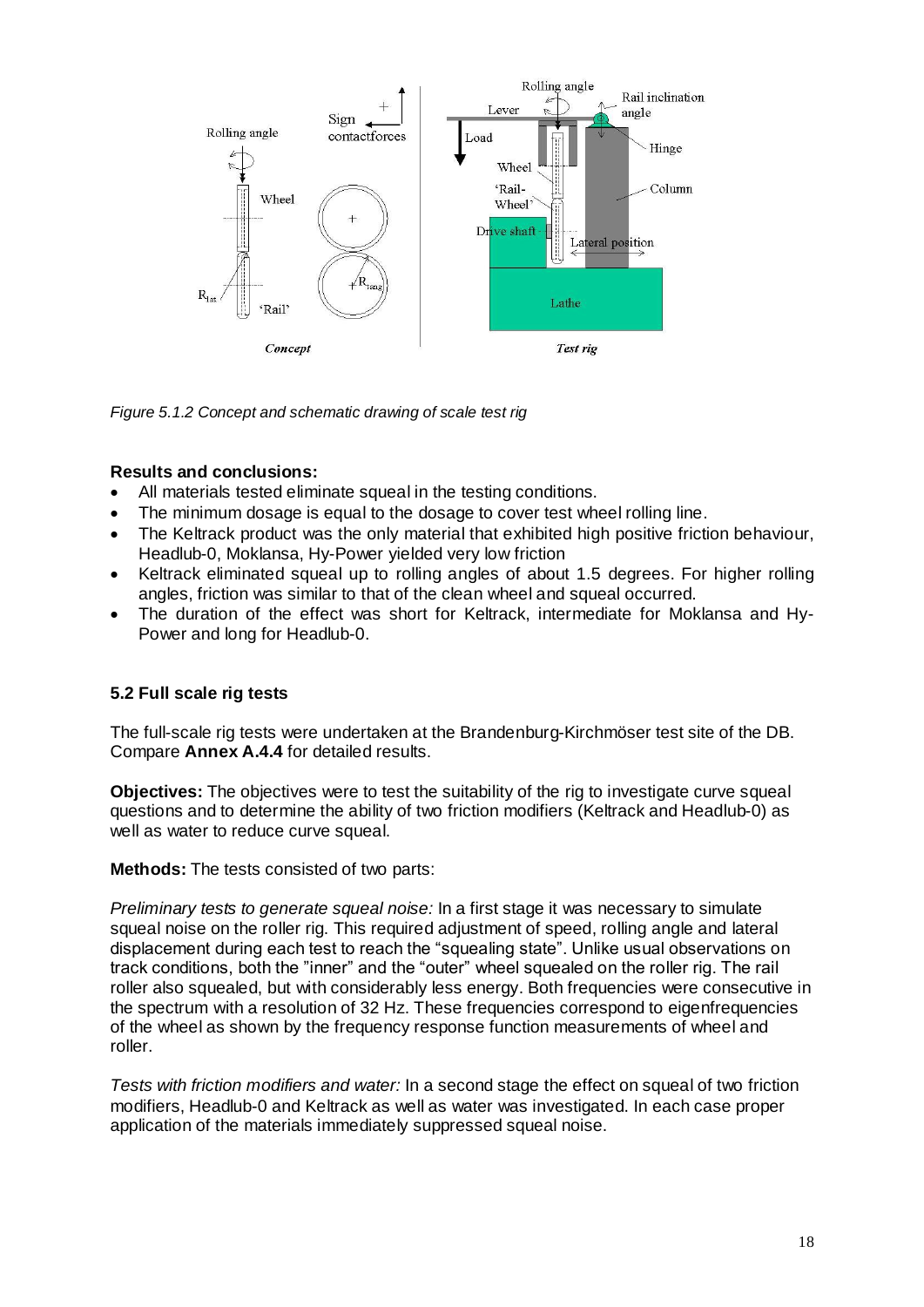

*Figure 5.2. Photograph of full-scale rig.*

## **Results and conclusions**

- Applying Keltrack to the rail roller surface eliminated squeal for up to 5 minutes and reduced it for up to 16 minutes, depending on the product quantity, without a linear relation between the time and the amount of product applied. Squeal not only disappeared when Keltrack is applied to both rail rollers, but also if it was only applied to the inner or outer rail roller.
- Headlub-0 eliminated squeal for up to 13 minutes when applied to both wheels or to the inner wheel. The application to the outer wheel did not have any effect on squeal during the tests.
- Indications were found of a linear relation between product quantity and time for which the squeal noise was suppressed.
- The friction coefficient of both friction modifiers was between 0.2 and 0.3.
- When sprayed in sufficient quantity, water was also found to be a good solution to suppress squeal. Providing the surfaces were wet, squeal noise disappeared. It reappeared, however, as soon as the water was turned off.

#### **6. Costs, environmental and miscellaneous issues**

Comparing costs, life cycle times, environmental and other issues were not the main focus of the report. However, several qualitative observations were undertaken that are summarised here. More details may be found in **Annex A.3.1**.

**Costs and life cycle:** Cost and life cycle information was obtained directly from the suppliers. Investment and substance costs must be distinguished. In terms of investment costs, Keltrack and TMP were the lowest and Hypower-0 the highest. The other substances were priced between the costs for these. There is no breakdown of the costs for water, so this installation cannot be compared. In terms of substance costs (where known) Headlub-0 was the least and Keltrack the most expensive.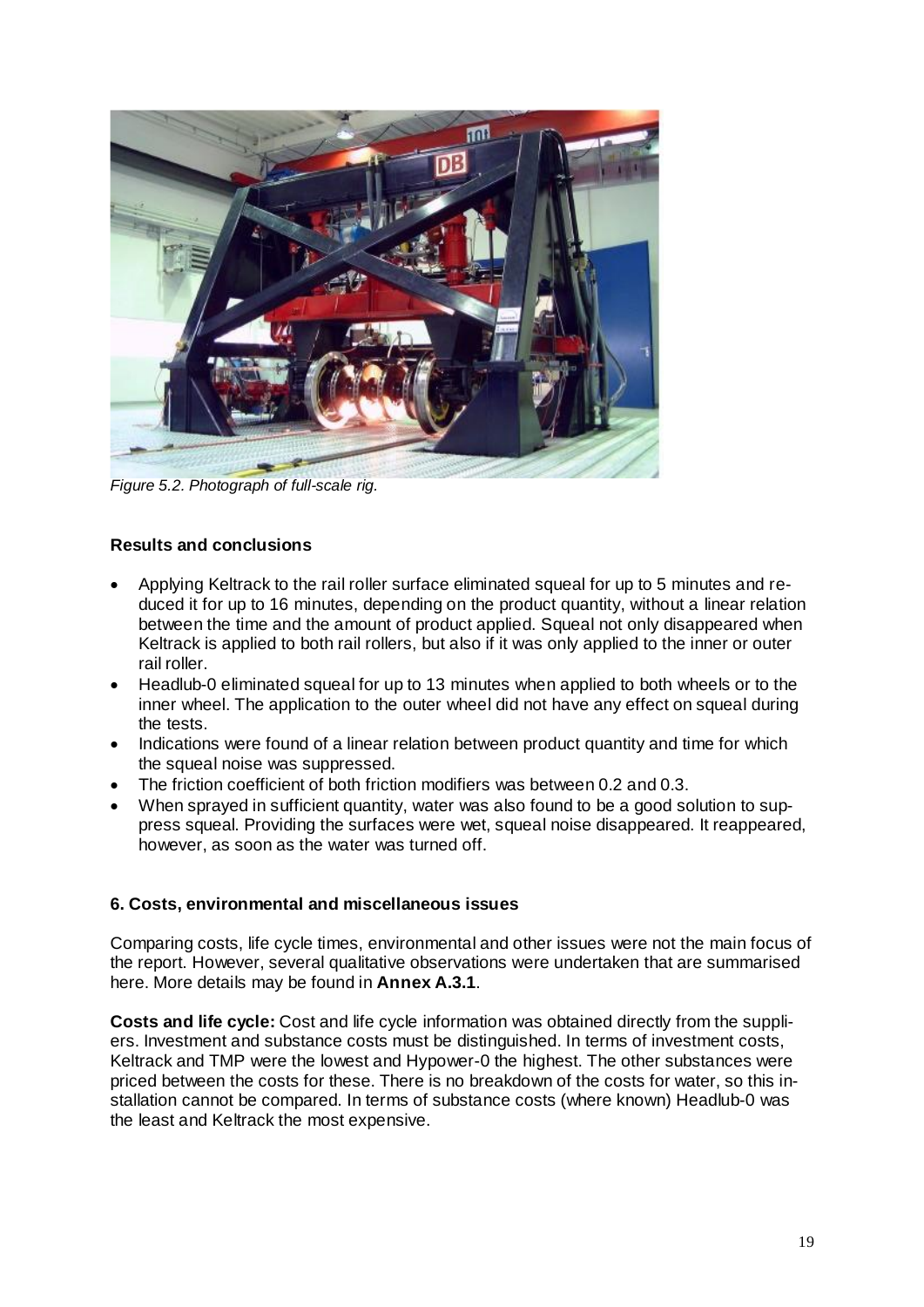| issue               |                |                              | product and place of application in field tests |                |               |             |
|---------------------|----------------|------------------------------|-------------------------------------------------|----------------|---------------|-------------|
|                     | Keltrack by    | Headlub-0                    | Moklansa                                        | TMP-2 by       | Lubri'rail by | Water       |
|                     | Kelsan         | by Railpart-                 | by VT AG                                        | HY-Power       | Equip'tec     | top of rail |
|                     | top of rail    | ner                          | flange                                          | flange         | flange        |             |
|                     |                | top of rail                  |                                                 |                |               |             |
| investment          | € 13,500       | $\overline{\epsilon}$ 20,320 | €16,667                                         | € 13,000       | 64,020        | € 330'000*  |
| costs in $\epsilon$ |                |                              |                                                 |                |               |             |
| per 300 m           |                |                              |                                                 |                |               |             |
| curve               |                |                              |                                                 |                |               |             |
| maintenance         | informa-<br>no | € 2,440                      | informa-<br>no                                  | informa-<br>no | € 200         |             |
| costs in €/y        | tion<br>re-    |                              | tion<br>re-                                     | tion<br>re-    |               |             |
|                     | ceived from    |                              | ceived from                                     | ceived from    |               |             |
|                     | supplier       |                              | supplier                                        | supplier       |               |             |
| substance           | € 0.0035       | € 0.00012                    | no informa-                                     | no informa-    | € 0.0015      |             |
| costs per           |                |                              | tion<br>re-                                     | tion<br>re-    |               |             |
| four axle           |                |                              | ceived from                                     | ceived from    |               |             |
| wagon in $\epsilon$ |                |                              | supplier                                        | supplier       |               |             |
| years until         | informa-<br>no | 10                           | no informa-                                     | no informa-    | 15            |             |
| replacement         | tion<br>re-    |                              | tion<br>re-                                     | tion<br>re-    |               |             |
|                     | ceived from    |                              | ceived from                                     | ceived from    |               |             |
|                     | supplier       |                              | supplier                                        | supplier       |               |             |

*Table 6: Installation costs and life cycle. Prices are for location shown. \*Price for test in the UK is calculated for 300 m and included installation, water for three years, all maintenance and all tests.* 

**Environmental impact:** The ingredients of the substances were evaluated by a chemist of the SBB Rail Environmental Center. None of them were found to have contents that may cause adverse environmental impact. It must be stated, however, that the Keltrack material remained very visible on the track and caused toilet paper as well as other litter and debris to become stuck to it.

**Electrical conductivity:** No problems could be observed with any of the substances.

**Maintenance friendliness:** All substances were friendly in terms of maintenance. Keltrack required the largest maintenance attention.

#### **7. Other research activities**

In Phase I of this UIC project a calculation model for curve squeal was developed [3]. Further development of this model is taking place in a related project in the UK. This is part of 'Rail Research UK' a consortium of 8 universities working together on railway research topics with around twelve projects grouped in three themes. Funding is provided by the Engineering and Physical Sciences Research Council (EPSRC) of the UK. This was launched in May 2003. The project of direct relevance to the Combating Curve Squeal programme is project A3 'Railway noise: curve squeal, roughness growth, friction and wear'.

Project A3 has brought together teams from Southampton (ISVR) and Manchester Metropolitan University (Rail Technology Unit) to investigate the problems of curve squeal noise and the development of roughness on rails. The latter problem is of importance for the control of rolling noise. These are different but related problems, both requiring a detailed knowledge of the wheel-rail contact and friction behaviour at high frequencies, wheel and track dynamic behaviour and vehicle dynamics. ISVR and MMU bring different aspects of this expertise to the collaboration. The project continues until September 2006.

The main achievements and outputs to date include: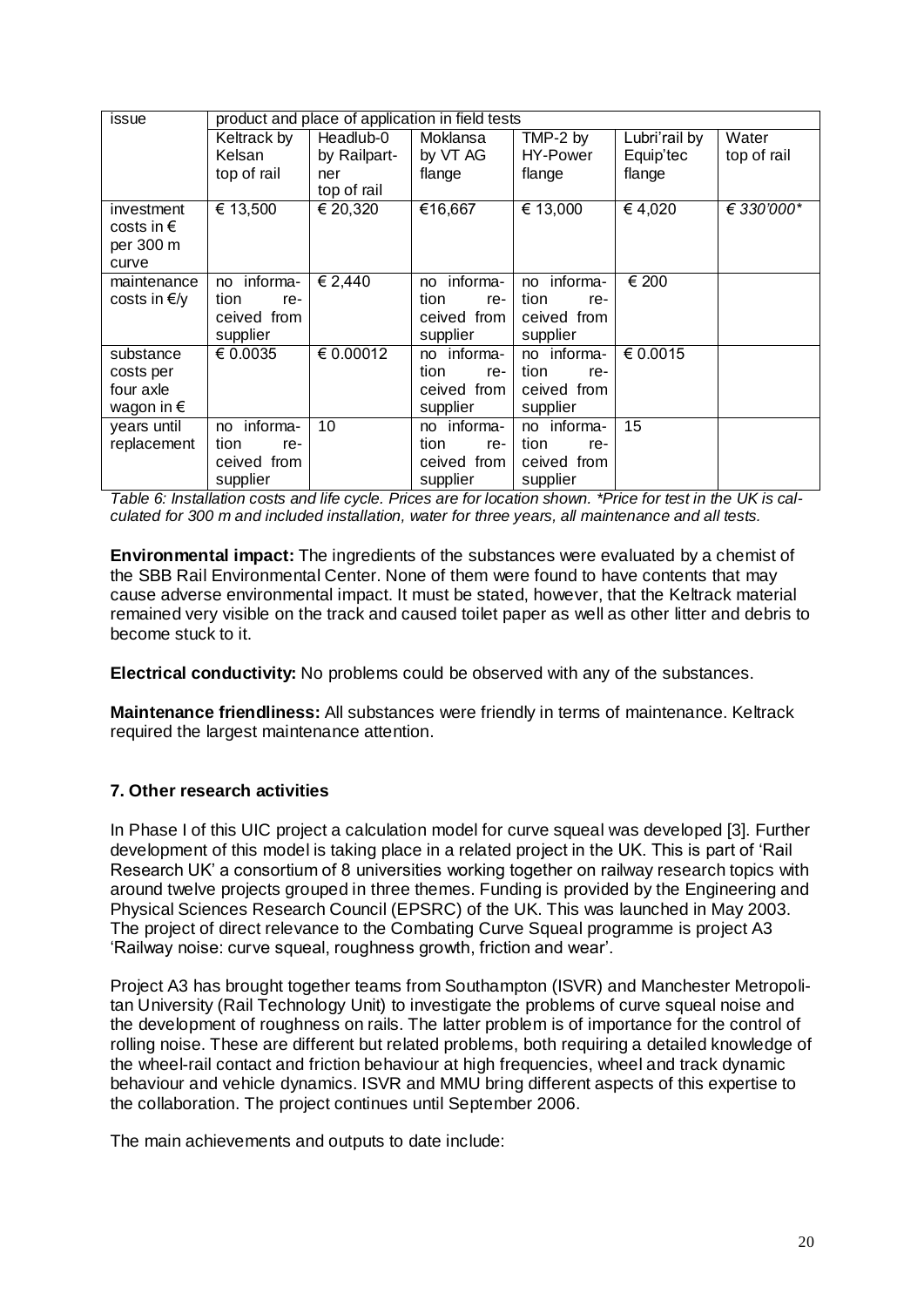- Further development of the prediction model for curve squeal that includes not only lateral motion but also longitudinal and spin motion, making it suitable for predicting the effects of flange contact.
- Implementation of a falling friction characteristic in a vehicle dynamics package (Simpack) and the development of bespoke curving prediction routines that can be linked directly to the squeal noise model.
- Development of a model for roughness growth which includes varying track support stiffness and longitudinal creepage and a 2D contact and wear model. This enables roughness growth to be predicted from an initially smooth rail. A 3D contact and wear model for roughness growth prediction has also been developed and initial results for sinusoidal initial irregularity produced.
- A series of tests has been carried out on a twin disk rig at TNO in Delft under a link with the UIC project. The rig was modified to study the effect of longitudinal creep [4]. This experience is invaluable in the development of test rigs at MMU and ISVR, which will be used for the validation of squeal and roughness growth models.

In September 2004 the Eighth International Workshop on Railway Noise was hosted by ISVR at Buxton, UK. A session on curve squeal included, as well as paper on the UIC project [5], three papers from a French consortium that have completed an investigation of curve squeal from urban railways [6-8].

## **8. Summary of Results and Conclusions**

**Measurement protocol works:** This measurement protocol was used successfully in the field tests: The results correspond to the observations made when visiting the sites. In certain instances, however, the protocol had to be adapted due to budget constraints. In particular this pertained to the number of microphones that could be placed in the vicinity of the curve

**Results vary from test site to test site:** The results are summarized in Table 7. Keltrack eliminated squeal on the rigs, was successful in the UK, partially successful in Switzerland but failed in France. Headlub-0 only worked on the rigs in the tests undertaken, although further work outside of the project in Switzerland indicate that by improving product application squeal can be eliminated. Moklansa and TMP eliminated squeal on the test rig (where they were applied to the top of rail) but not in the field (where they were applied on the flange). However Lubri'rail, which was also applied on the flange, eliminated squeal in France. Water, finally, eliminated squeal both on the rig as well as in the field.

| test site                 | product and place of application in field tests |                       |                       |                       |                   |                       |
|---------------------------|-------------------------------------------------|-----------------------|-----------------------|-----------------------|-------------------|-----------------------|
|                           | Keltrack by                                     | Headlub-0             | Moklansa              | TMP-2 by              | Lubri'rail by     | Water                 |
|                           | Kelsan                                          | by Railpart-          | by VT AG              | HY-Power              | Equip'tec         | top of rail           |
|                           |                                                 | ner                   |                       |                       |                   |                       |
|                           |                                                 |                       |                       |                       |                   |                       |
| 1:3 $\overline{r}$ rig at | <b>YES</b><br>(top of                           | <b>YES</b><br>(top of | <b>YES</b><br>(top of | <b>YES</b><br>(top of |                   |                       |
| <b>TNO</b>                | rail)                                           | rail)                 | rail)                 | rail)                 |                   |                       |
| 1:1 DB rig                | <b>YES</b><br>(top of                           | <b>YES</b><br>(top of |                       |                       |                   | <b>YES</b><br>(top of |
|                           | rail)                                           | rail)                 |                       |                       |                   | rail)                 |
| in-situ Swit-             | only on first                                   | <b>NO</b><br>(top of  | <b>NO</b><br>(gauge)  | <b>NO</b><br>(gauge   |                   |                       |
| zerland                   | half of curve                                   | rail)                 | face)                 | face)                 |                   |                       |
|                           | (top of rail)                                   |                       |                       |                       |                   |                       |
| in-situ                   | (top of<br><b>NO</b>                            |                       |                       |                       | <b>YES</b> (gauge |                       |
| France                    | rail)                                           |                       |                       |                       | face)             |                       |
| in-situ UK                | <b>YES</b><br>(top of                           |                       |                       |                       |                   | <b>YES</b><br>(top of |
|                           | rail)                                           |                       |                       |                       |                   | rail)                 |

*Table 7: Summary of squeal elimination at the different test sites. A YES indicates that squeal noise was eliminated while a no shows that it was not.*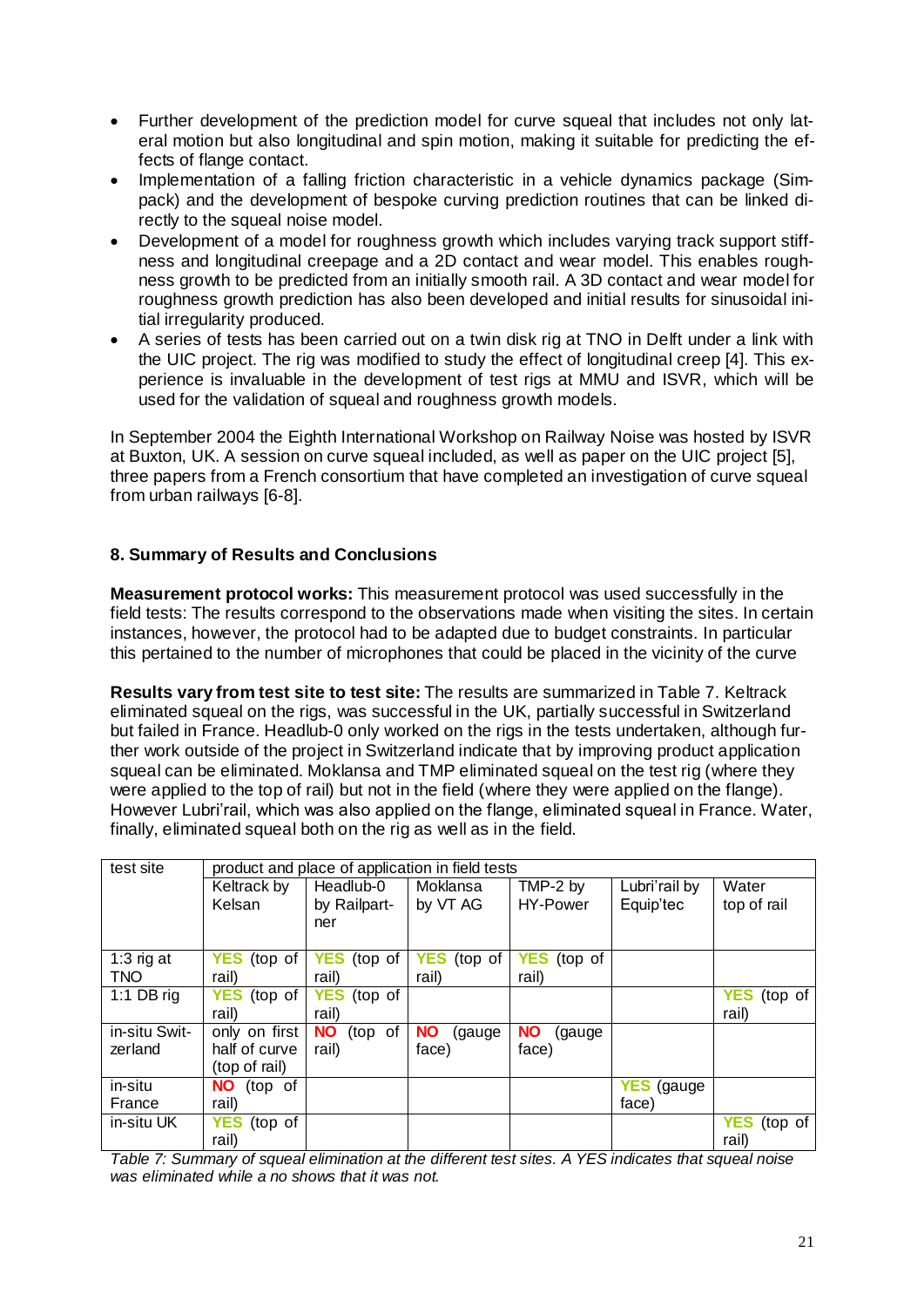**Research to date shows no optimal solution:** The tests undertaken show that to date there is no optimal solution against curve squeal. The trade off must be determined separately for each curve. Considerations include:

*Keltrack:* The product seems to work in most cases if enough of the product is on the rail. This may require application of the product at more than one location along the curve. It does not appear to work on very tight curves as at the test site in France. The product has a high positive friction, so that train braking is not impaired. However, the product is expensive and rather unsightly and may therefore be unsuitable in train stations.

*Headlub-0:* The product did not work in the field tests in Switzerland, although some success could be achieved when the application was adapted for tests in Bern and Tiefenbrunnen (outside of this project). If the adaptation leads to an increase in the dosage, then the effects on braking must be considered. The product showed high positive friction on the 1:1 rig but not on the 1:3 rig. The product is comparatively less expensive, however an extensive dosage optimisation must be undertaken and further tests on friction coefficients would be useful.

*Moklansa and TMP*: Tests in Switzerland showed that flange lubrication had no influence. However, it is possible that under special circumstances such as in were given in France, these products may show an effect.

*Lubri'rail:* This product was able to eliminate squeal on the curve tested in France. However, since no rig tests or other curves were tested, the information on this product is too small to allow an adequate discussion. Further tests are required on less severe curves with running traffic.

*Water:* Water eliminates curve squeal and displays an adequate friction coefficient. However, water is unsuitable at freezing temperatures.

**Products must be tried on separately on every curve**. It is suggested that the railways give the responsibility to the producers. A railway would only pay for a particular installation if it was actually successful in practice.

**Curve radius may influence effectiveness of products:** It is possible that curve radius is a factor in explaining the different behaviour in products tested under different circumstances. Results from the TNO rig tests show that for higher rolling angles, the friction was similar to that of a clean wheel and squeal occurs even though the product has been applied. Higher rolling angles may correspond to smaller curve radii, which may in turn explain why the product did not eliminate curve squeal in France. Curve radius may also influence the effectiveness of flange lubrication. Possibly, more squeal noise originates from flange contact in tight curves, which is therefore reduced with flange lubrication. However, more tests would be required, to substantiate this hypothesis.

#### **9. Suggestions for next steps**

The following next steps are suggested:

**Increase top of rail dosage:** It is possible that a higher dosage of top of rail products may improve squeal noise reduction. However, this will lead to a decrease in braking performance. Further tests should find an optimum between the two factors. Results outside of this project, where SBB is currently testing Headlub-0 in the Bern train station, show that increases in dosage reduce curve squeal, however at the French site in Villeneuve increasing Keltrack dosages did not eliminate curve squeal.